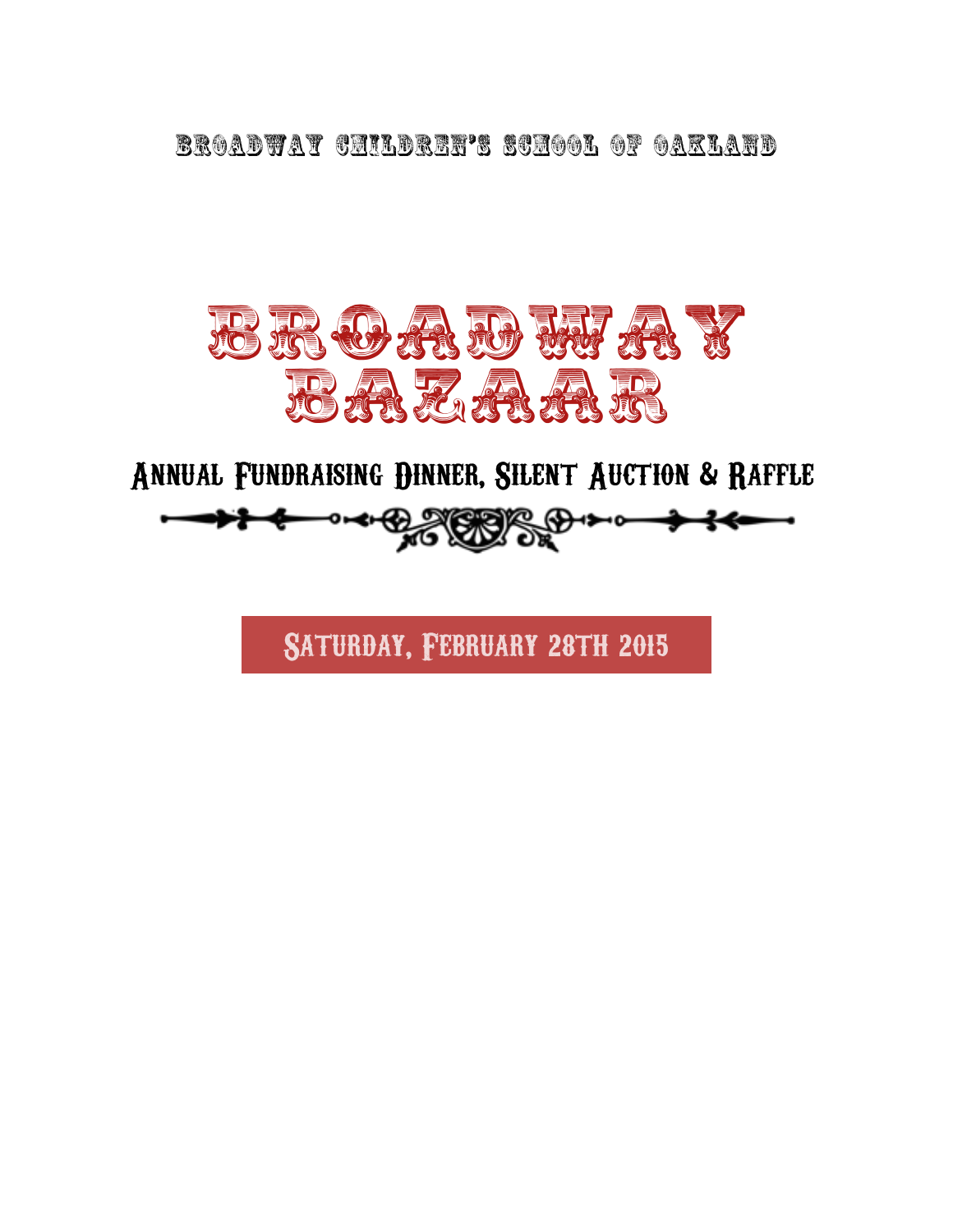

# Dear  $B(SO$  Family and Friends,

Thank you for supporting Broadway Children's School of Oakland!

BCSO is a non-profit preschool run by a volunteer Board of Trustees with the help and financial support of the Broadway Community. We are committed to offering a top-quality preschool experience to diverse populations at a cost affordable to as many families as possible.

Your support this evening and throughout the year provides valuable scholarships, benefits for our superb teachers, as well as new yard and facility improvements.

One of our most important assets is our wonderful staff and we sincerely thank them !

*Carrie Hill, Kathy Kenworthy. Madeline Horton, Jennifer McManus, Diana Davies, Jacqueline Gorbutt, Marianne Carrasco &Nancy Criddle.*

They work tirelessly and with amazing patience to help us create the leaders of tomorrow. They continue to support us as parents and offer a safe, nurturing and innovative space for our children to discover the world around them. Bravo!

# Thank you!

Have a fantastic evening and thank you for your support,

Beth Detwiler 2015 Auction Chair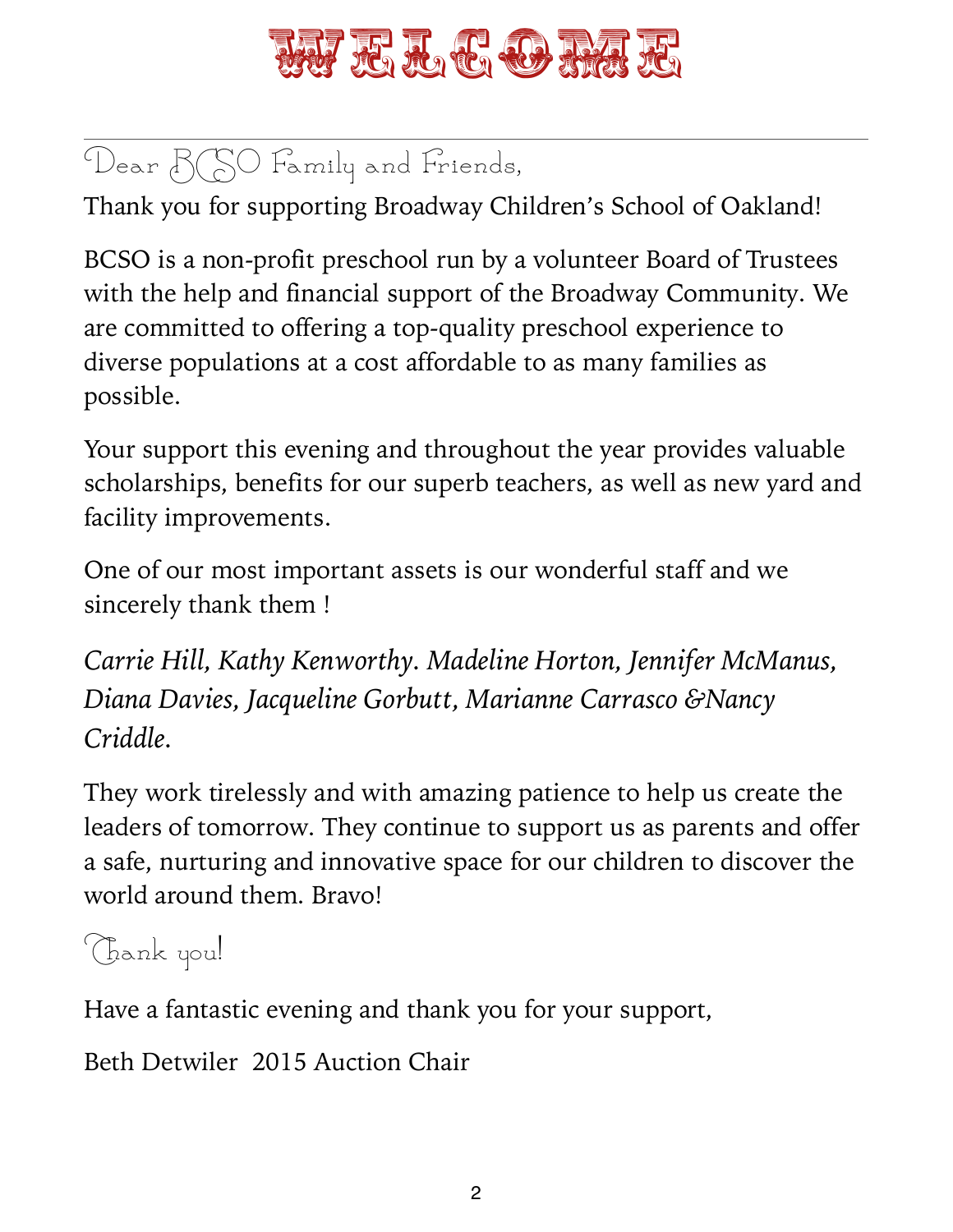# Silent Auction Rules

There are no rules, except, of course, you are not allowed to hide the bid sheet with only your name on it. If you want to hover over an item to continually bid it up, please do! For most items, the highest bid at table-closing time wins. Silent auction tables will close at intervals, rather than all at once. The closing time will be posted at each table. Winners must pay the amount of their bid at the check-out table.

GOOD LUCK and remember...you're raising money to support our beloved school.

# New Check Out this year!

This year, you will find all your winnings at check out! We will collect your balloon raffle and basket raffle prizes under your bidder number. We will also "coat check" your game prizes. When you check out, you can pick up prizes, and pay for silent items and party tickets. As before, you can pay by credit card, check or cash.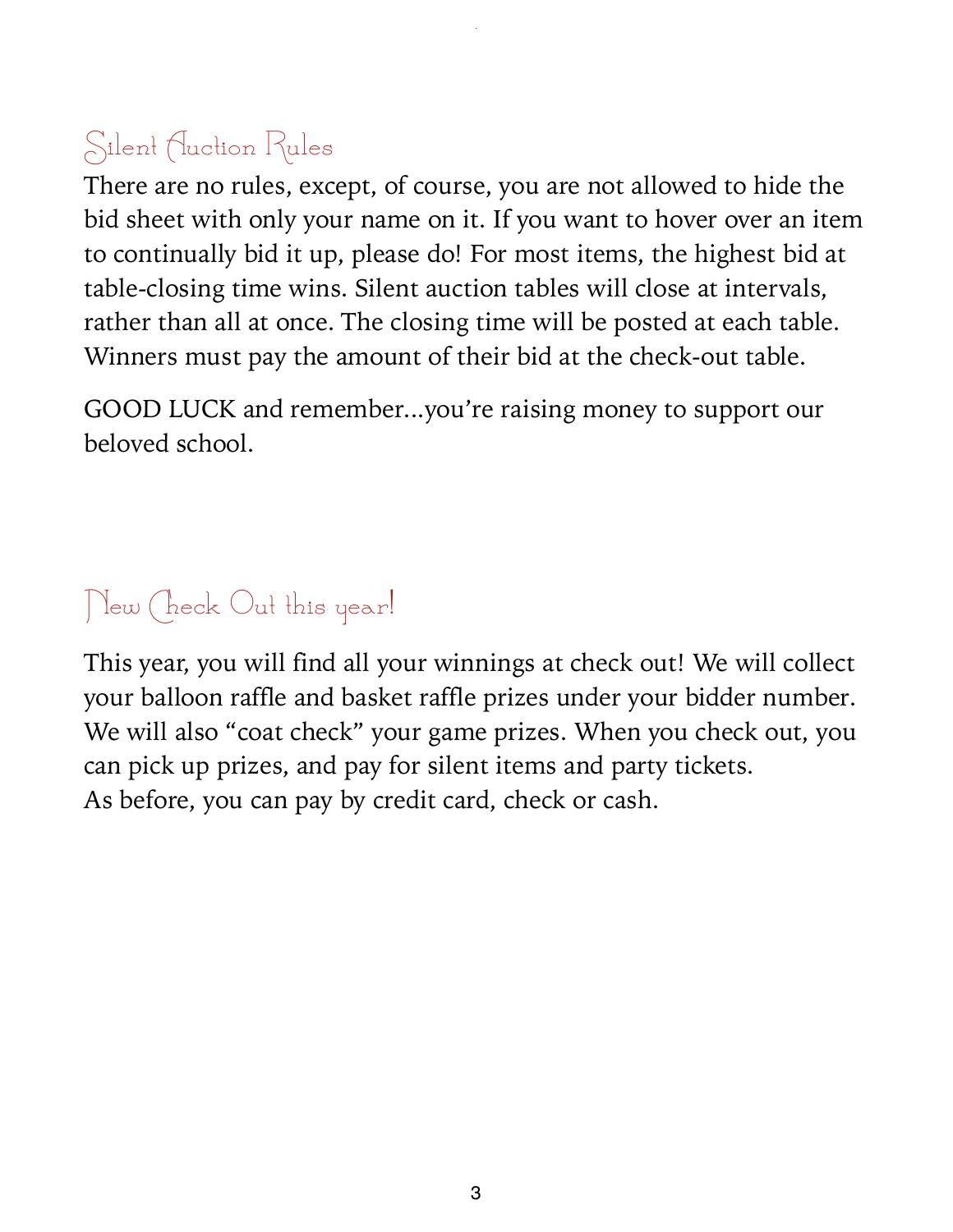# Auction Schedule

 $\bar{z}$ 

| 6:30 pm                  | Doors open<br>Enjoy drinks and buffet dinner<br>Bid on silent auction items<br>Purchase tickets for games, basket<br>raffle and balloon raffle |
|--------------------------|------------------------------------------------------------------------------------------------------------------------------------------------|
| $7:45 - 9:00 \text{ pm}$ | Silent auction tables close                                                                                                                    |
| 8:45 pm                  | Basket raffle closes                                                                                                                           |
| $9:00 \text{ pm}$        | Coffee, tea and desserts served                                                                                                                |
| $9:15$ pm                | Wine raffle winners announced                                                                                                                  |
| $9:30 \text{ pm}$        | Collect items from check out                                                                                                                   |
| $10:00 \text{ pm}$       | Evening ends                                                                                                                                   |

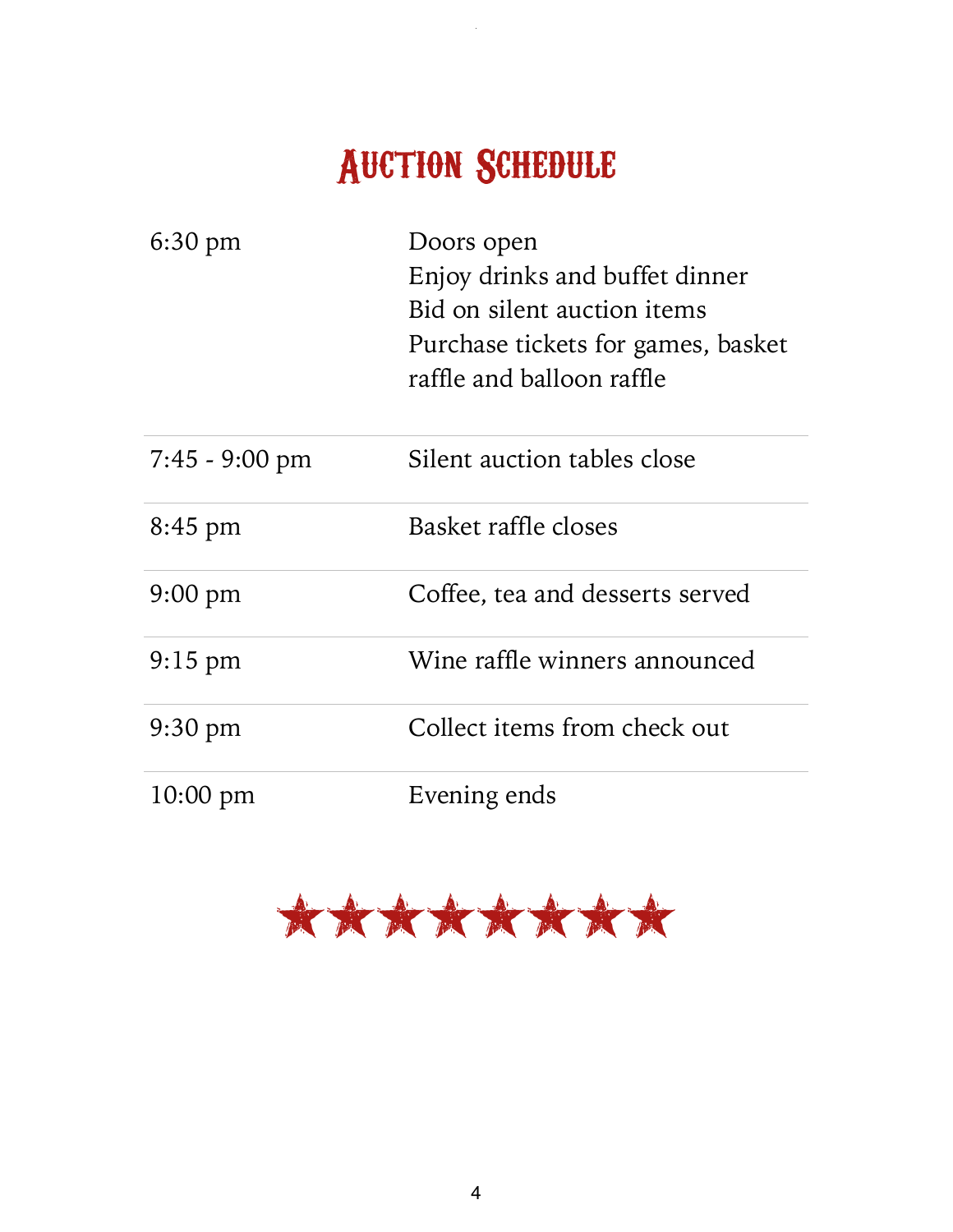# Carnival Games

This year, there are carnival booths and games! Bring your friends and family for an evening of fun! You can use the same tickets for all the games and they can be purchased from the cashier.

# Photo Booth- 1 ticket

Gather your friends and have fun in the photo booth! With props, silliness and you, make some BCSO memories. Then email your film strip right to your inbox from the photo booth. Smile!

# Wine Ring Coss - 1 ticket for 2 rings

Ring a winner at this booth. Try your luck here - you never know what great bottle wine you will take home!

# Fortune Celler- 1 ticket a fortune

Enter the tent and have your future told by our very own Mystical Loona. She can see into your recent past and your not so far a way future with her all knowing eye.

# Prize Wheel- 1 ticket a spin

Every spin is a winner! Big ticket prizes for numbers 3, 15, 20 and 25! You could win a month of yoga!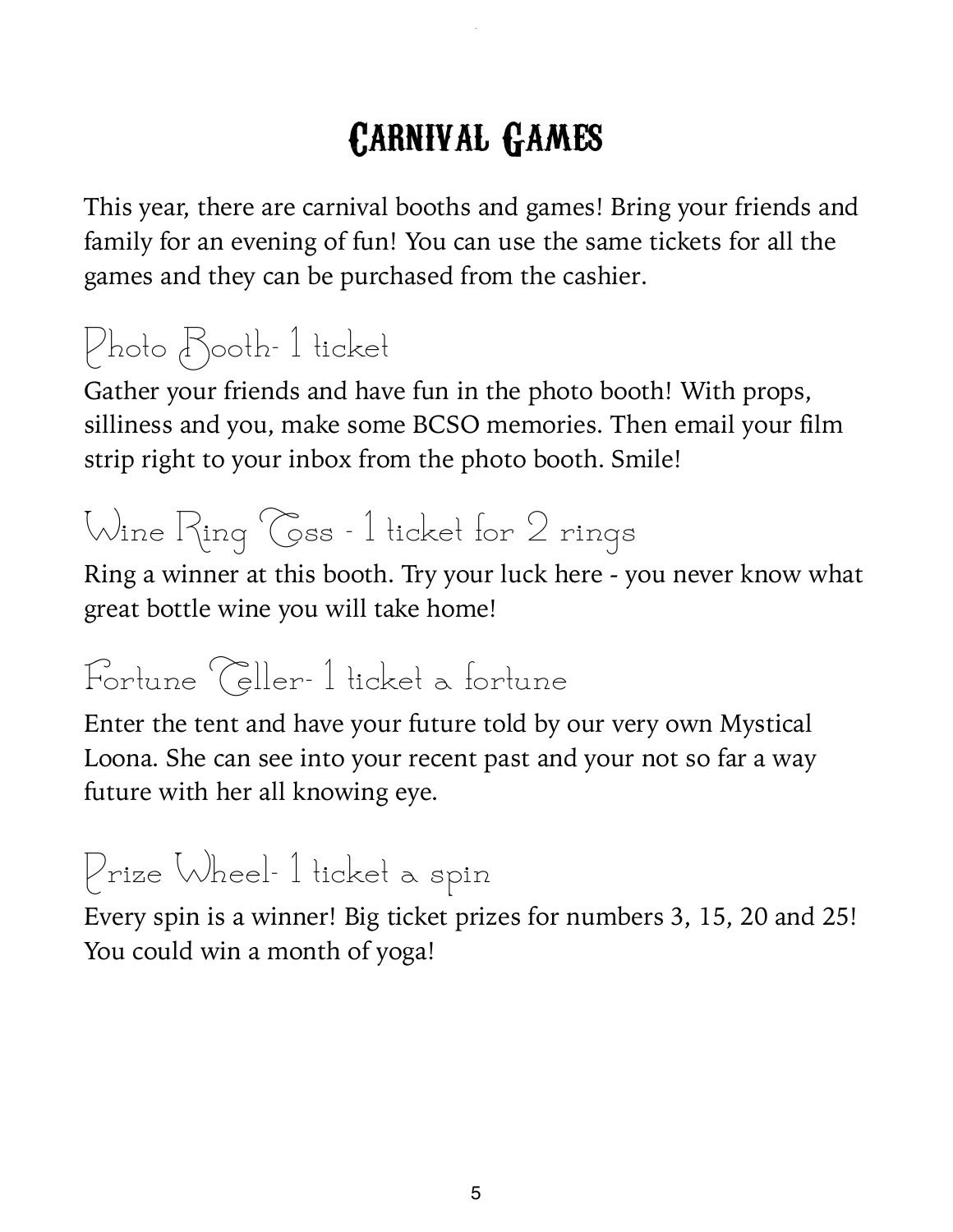

### SIGNED COPY OF "MEANWHILE" GRAPHIC NOVEL AND FRAMED SIGNED SKETCH **10**

*Donor: Jason Shiga and Alina Collier* 

*Value: \$25* 

"Meanwhile" is a choose your own adventure graphic novel written by PACT dad and cartoonist, Jason Shiga. Signed just for you with a framed sketched from the book!

#### Custom Made Diaper Cake *Donor: Marc and Marijoy Pineda* **11**

*Value: \$90* 

Having a baby? Know someone that is? Babies go through diapers… a lot of diapers. Bring this cake to your next baby shower and awe the new parents to be with this darling cake. Marijoy Pineda, Sunshine Room mom, will create a cake that is perfect for you with boy, girl or neutral colors.

# **12**

### An Evening Out on Urbansitter

*Donor: Urbansitter Value: \$100* 

Leave your lovelies at home with an Urbansitter and have a carefree evening out. Sitters are screened, first aid certified and recommended by your friends and neighbors. Gift certificate good for new customers only.

**13**

### PIZZA AND A MOVIE DATE NIGHT

*Donor: The Star; Grand Lake Theaters Value: \$70* 

Start your date with a movie at the historic Grand Lake Theater. Then stroll down Grand Ave for a legendary deep dish pizza. A classic date night for the young at heart!

### Fused Glass necklace

*Donor: Rachel Force*  **14** *Value: \$25* 

This delightful fused glass pendant hangs from an 18 inch silver chain. C'est magnifique!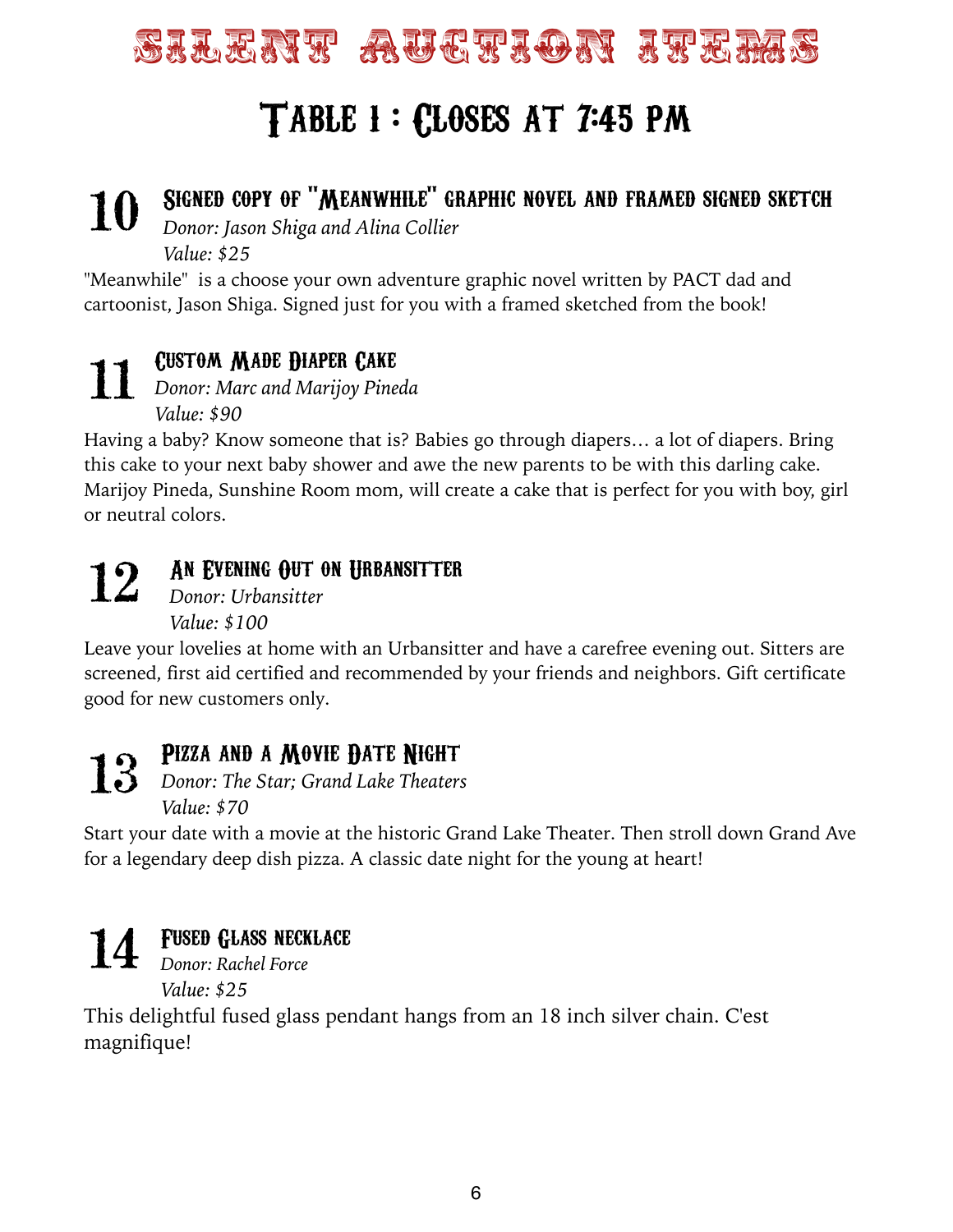## Silent Auction Items

### 15 Acupuncture Session *Donor: Tim Kang*

*Value: \$125* 

Tim is an experienced Acupuncturist & Herbalist who treats a wide range of health conditions. He has private practices in Berkeley and in San Francisco and is an Acupuncturist at Kaiser Martinez in their Chronic Pain department. Each certificate is good for an Initial Visit, which includes a consultation, acupuncture treatment, and herbal medicine if prescribed. Berkeley or San Francisco location.

#### Gak and Gold *Donor: Madeline Horton* **16**

*Value: Priceless* 

Every Broadway child's dream come true! Their very own bucket of "gold" and a two sets of colorful gak courtesy of Teacher Madeline.

### Two Hours of In Home Home theater consultations **17**

*Donor: Peter Willet Value: \$60* 

Today's stereo or home theater configurations can be very confusing. Do you use a smart TV or get a media streamer? Do you go for Blu-Ray, and should it have Wi-Fi? Can you use a Hi-Def TV together with your older stereo? Do you hard connect your iPod or iPad to your stereo, or use Bluetooth to deliver music from your portable device?

Now-a-days there are many decisions to make when setting up or purchasing a T.V., stereo, or home theater. You have many options, but it is all very confusing. How would you like to have help and advice from someone who is not trying to sell you something! We can work together to figure out the best way to meet your needs, and I can also help to hook everything up correctly.

#### SPEND THE DAY AT THE CAL ACADEMY OF SCIENCES **18**

*Donor: California Academy of Sciences Value: \$140*

With the Steinhart Aquarium, Planetarium and Rainforest Eco dome, there is something for everyone. Experience the wonder of jellyfish, the delightful antics of penguins, the amazing diversity of planet Earth and discover what lies beyond our atmosphere.

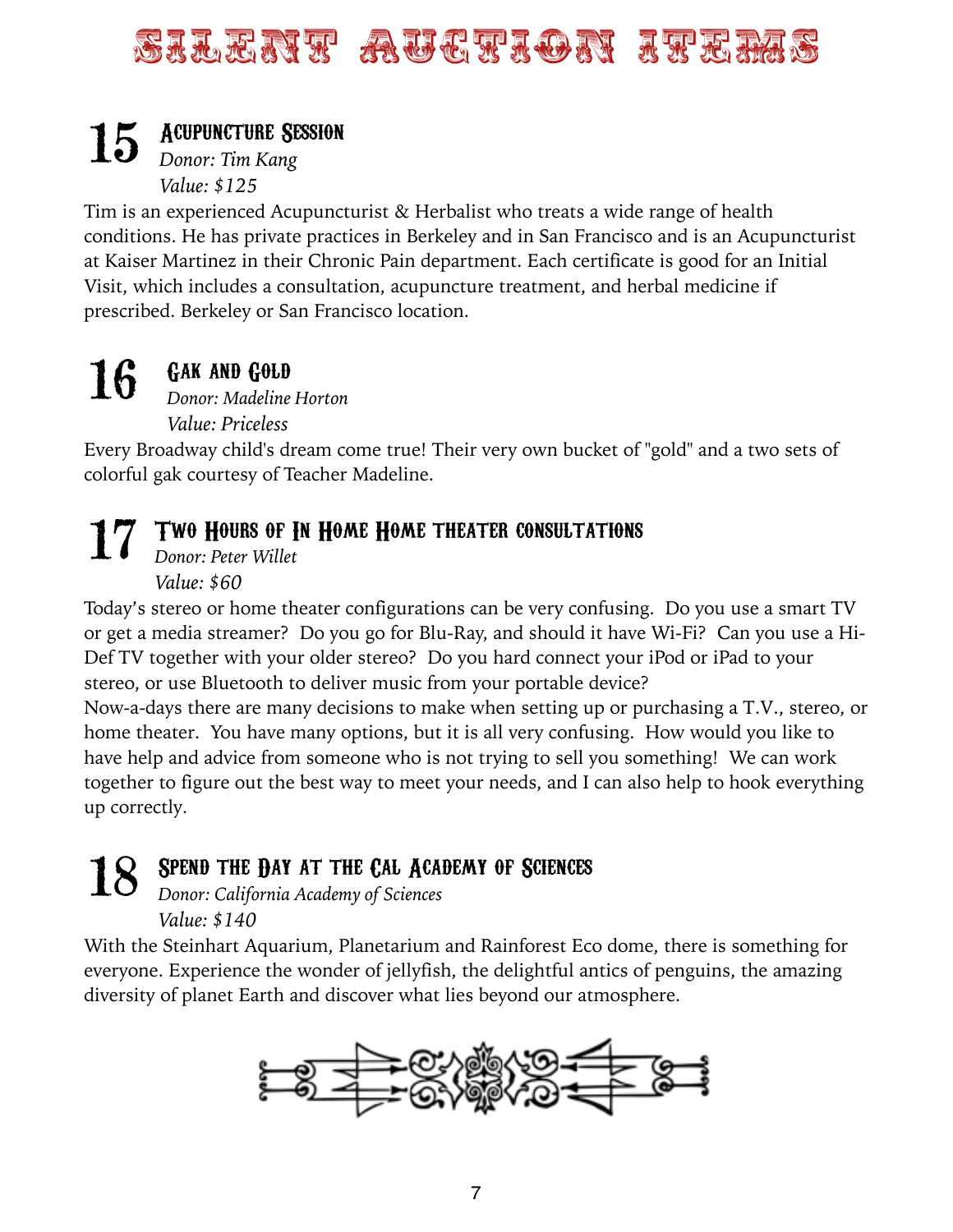

### Fiery Dragon Collage

*Donor: Felicia Hashimoto and Bruce Wolff Value: \$50* **20** 

This image was created by Felicia Hashimoto, who is a collage artist inspired by children and the animal world. She explores collage through her imagination, a pair of scissors, and a dream for a better world. This collage was originally part of a series of 12 animals commemorating the Japanese Zodiac animals. The years of the Dragon occur every 12 years: 1940,1952, 1964, 1976, 1988, 2000, and 2012.

#### Trader Joe's Lunch Basket **21**

*Donor: Trader Joe's Value: \$50*

Not sure what to pack for lunch on Monday? No fear! We have you covered with juice boxes, snacks and healthy treats to get packing. Plus, a breakfast treat to make your Monday morning that much sweeter.

### Tea Party Kit for 8

22 *Donor: Anny and Robert Carson Value: Priceless* 

Have a lovely afternoon tea for eight with this perfect kit by Sunshine Room mom, Anny Carson. This includes scones, petit fours, mascarpone whipped cream, homemade jam, tea sandwiches, assortment of cookies, tea bags. All you'll need is the teapot and tea cups!

#### Haikooz Poncho **23**

*Donor: Sandy Chan Value: \$45* 

Haikooz Poncho from designer and Rainbow Room mom, Sandy Chan, this purple minky fleece with flower fits 4 year old. Keep your child cozy all year long with this ultra soft and super warm purple poncho with hood.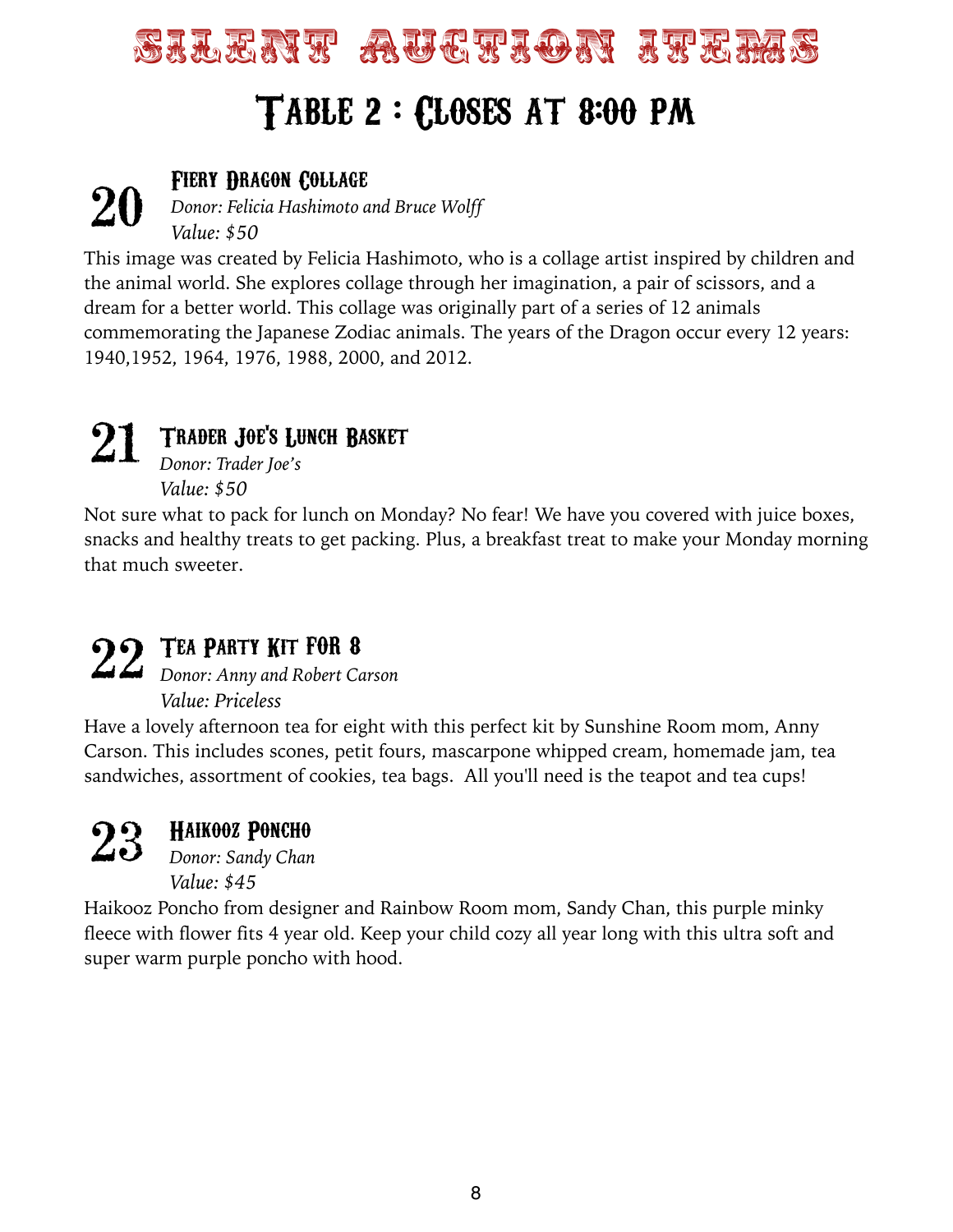

#### Train and Pizza Picnic **24**

*Donor: Lauren Bessen Value: \$75* 

Everyone's favorite local steam train, the Redwood Valley Railroad paired with the insanely popular Zachary's pizza makes this one of best Saturday afternoon adventures around. Includes 2 five ride tickets and a \$50 gift certificate to Zachary's on College Ave.

# 25 EXPLORATORIUM TICKETS FOR TWO

*Donor:Exploratorium Value: \$60* 

With its recent move on Pier 15, the Exploratorium continues its legacy of offering hands on exhibits and thought provoking displays of the physical world. In it's new, larger space there is room for old favorites and new tinkering spaces. Come, check it out!

#### Tablecloth and Napkin Set **26**

*Donor: Laura & Kiran, Berkeley Value: \$110* 

This lovely tablecloth and napkin set from Berkeley design house, Laura & Kiran brings modern elegance to your dining table. Laura & Kiran have been creating unique textiles inspired by French home textiles and handcrafted with Indian textile techniques for over 30 years. 60"x 100" inch tablecloth and 6 napkins.

### TAKE A TRIP TO THE STARS **27**

*Donor: Chabot Space and Science Center Value: \$64* 

Visit Chabot Space and Science Center located in the Oakland Hills and get closer to the stars. Discover the impact of climate change in the Bill Nye Climate lab, take in a planetarium show or visit the telescopes for a breathtaking view. Four Tickets.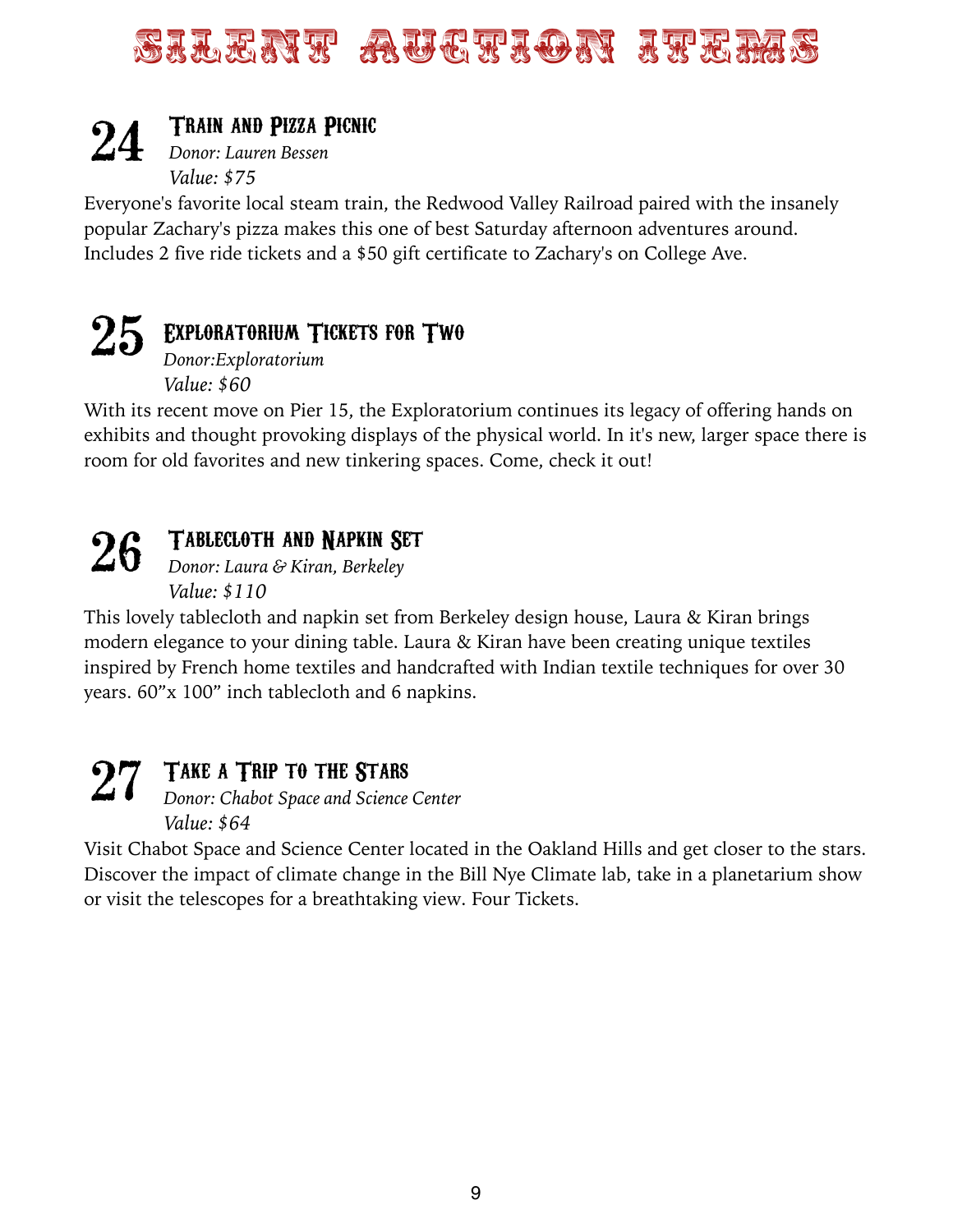### SILENT AUCHAON ITEMS

### The TecH for 4

28 **THE TECH FOR 4**<br> *Donor: The Tech Museum of San Jose Value: \$80* 

The Tech Museum of San Jose inspires the innovator in everyone! With four tickets, explore, build, create and discover through hands on exhibits and displays.

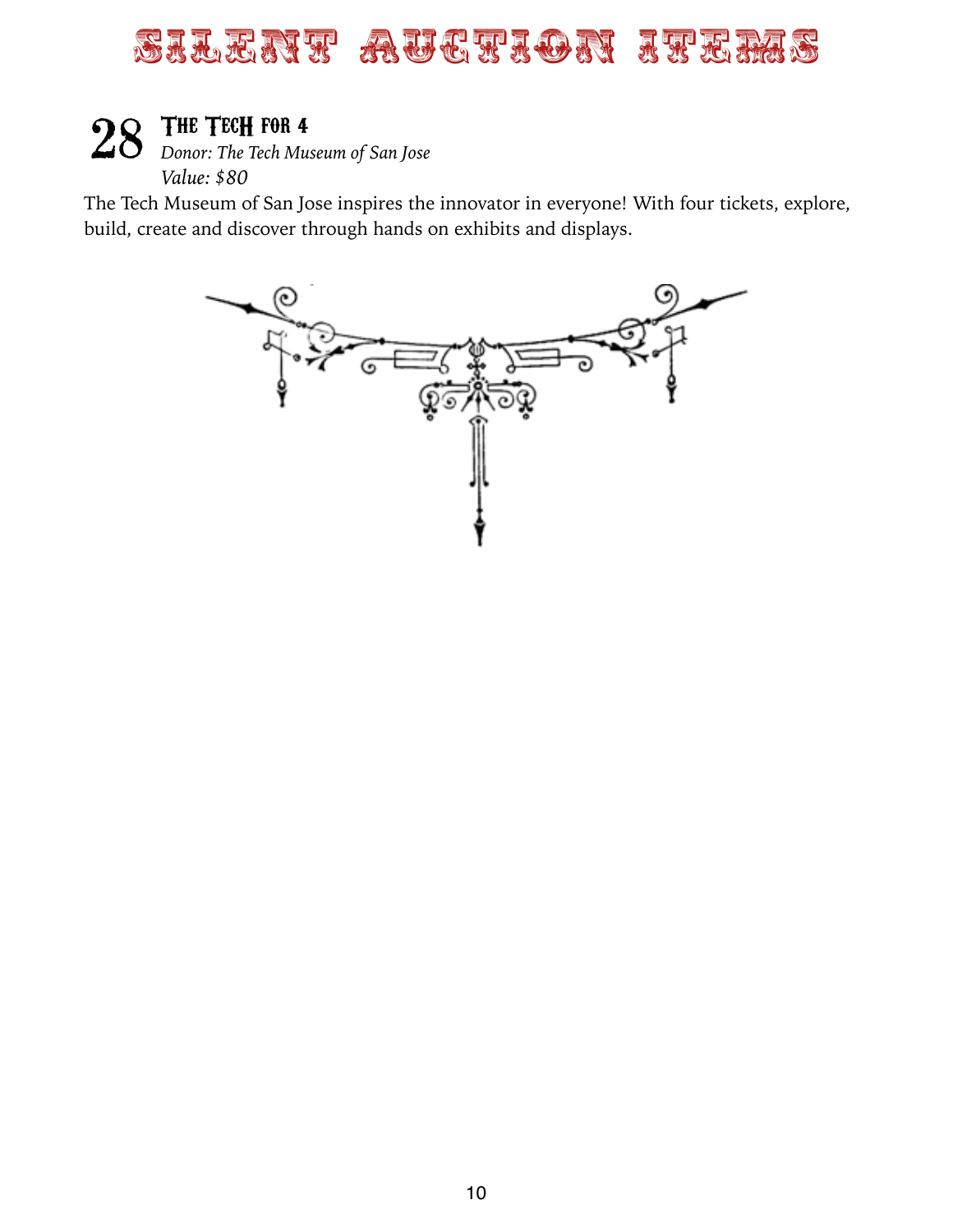

# Table 3 : Closes at 8:15 pm

#### Pier 39 Family Fun Pack **30**

*Donor: Pier 39 Value: \$270* 

This amazing package contains the ultimate Pier 39 experience. four tickets for a Bay Cruise or Rocket Boat Cruise with the Blue and Gold Fleet, four Carousel rides, four tickets to the 7D Experience, admission for four to the Aquarium of the Bay and two hours of validated parking the Pier 30 garage.

#### Art for All Book Set by Teacher Carrie **31**

*Donor: Carrie Hill Value: \$Priceless* 

A sweet collection of Teacher Carrie's favorite art inspired children's books. Includes Perfect Square by Michael Hall, Caldecott Honor Book Extra Yarn by Mac Barnett, Caldecott Honor and Theodor Seuss Honor Book First the Egg, and delightful Mix It Up! by Herve Tullet. A sketch book and markers and Kafka book bag are also included.

### Handmade Lap Quilt by Teacher Kathy

*Donor: Kathy Kenworthy*  **32**  *Value: \$Priceless* 

Teacher Kathy created this delightful and cozy lap quilt by hand! With its stunning workmanship by a master quilter, this quilt is to be treasured by young and old.

### Marin Shakespeare Summer Festival

**33 MARIN SHAKESPEARE SUMMER F**<br> **33** Donor: Marin Shakespeare Company *Value: \$75* 

Two tickets to the Marin Shakespeare Company Summer Festival. Choose from Richard III, Don Quixote, or Cymbeline performed in the outdoor Forest Meadows Amphitheatre on the Dominican College campus.



### Two Hours of Design Service

*Donor: HDR Remodeling Value: \$150* 

Want to figure out how to make that basement into a fun family room? Not sure if you can expand your closet into a dressing room? How could you redo that master suite? HDR Remodeling's design services will work with you to create a living space that meets your family's needs. Service area includes Alameda and Contra Costa counties.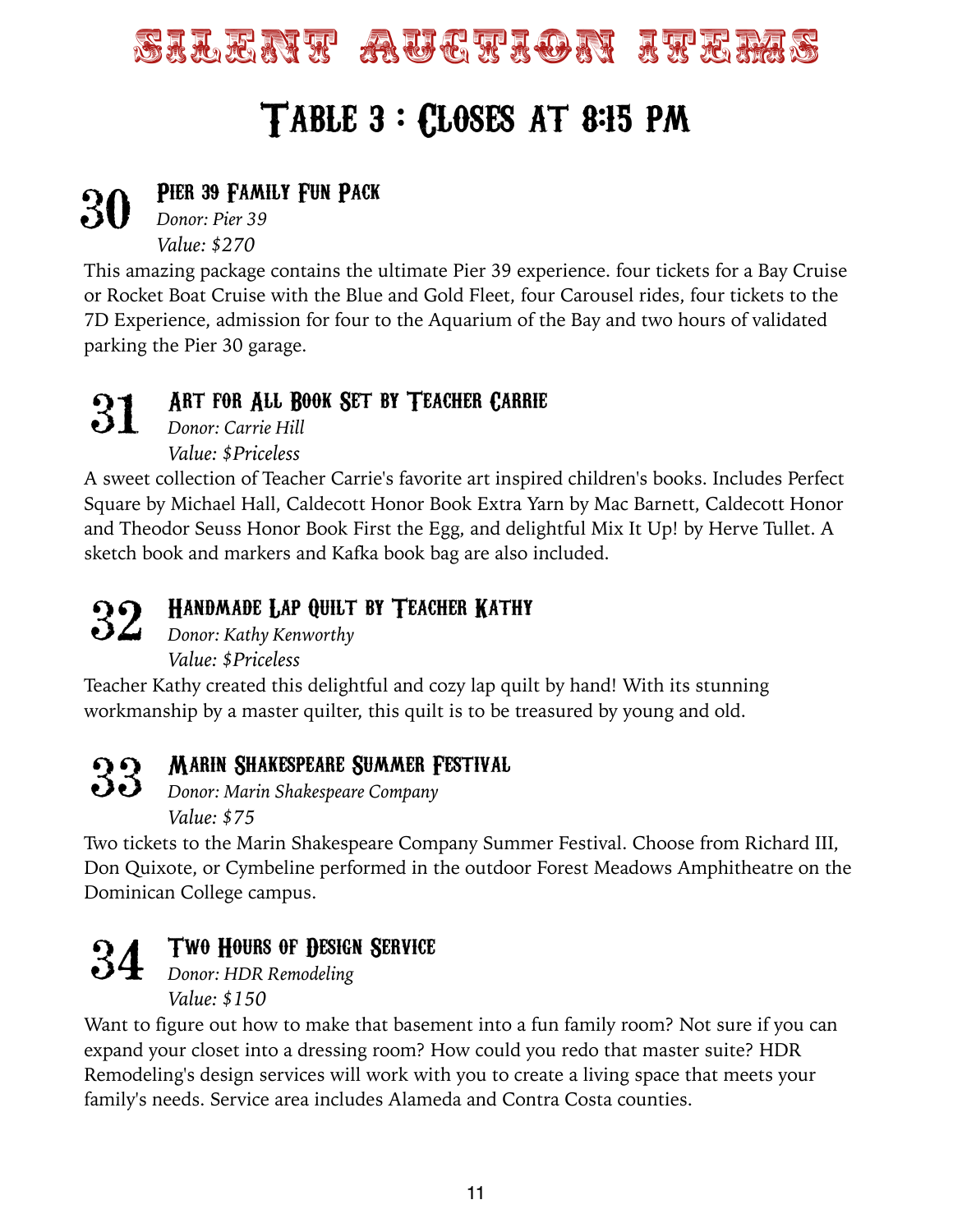# SILENT AUCHAM ITE

#### 14k gold and silver Herkimer Diamond Earrings **35**

*Donor: Dharma and Manny Galang Value: \$98* 

Herkimer Diamonds, a rare double terminated quartz only found in Herkimer, New York. In this delightful earring set, these stones are highlighted by a local craftsman.

#### Round of Golf at Lake Chabot Golf Course **36**

*Donor:Lake Chabot Golf Course Value: \$188* 

Enjoy a midweek round of golf for four and a 1/2 cart certificate at Lake Chabot Golf Course. Located in the Oakland hills, overlooking the lovely Lake Chabot, is has been a favorite of local Oakland golf enthusiasts since 1923.



### NATURE IS FOR EVERYONE ROOK SET

*Donor: Carrie Hill Value: Priceless* 

Get your hands on this set of nature books hand selected by Teacher Carrie. Included in the whimsical book bag are Caldecott Winner A Tree is Nice by Janice May Udry, Before We Eat: from farm to table by Pat Brisson, Tap the Magic Tree by Christie Matheson, and Compost Stew by Mary McKenna Siddals. Includes a notebook and markers for your own nature journal too!

#### Family Pass to the Bay Area Discovery Museum **38**

*Donor: Bay Area Discovery Museum Value: \$60*

Enjoy a day of play under the Golden Gate Bridge at the Bay Area Discovery Museum. With a pass good for up to 5 people, you're whole family can explore, build, create and discovery together.



### Hello Kitty Back to School Kit

*Donor:Sanrio Value: \$200* 

Are you Hello Kitty crazy? We are too! With this awesome back to school kit, your little one is ready to start the year off right. Includes backpack, lunch box, bento box, alarm clock, pencil pouch, pillow and water bottle.

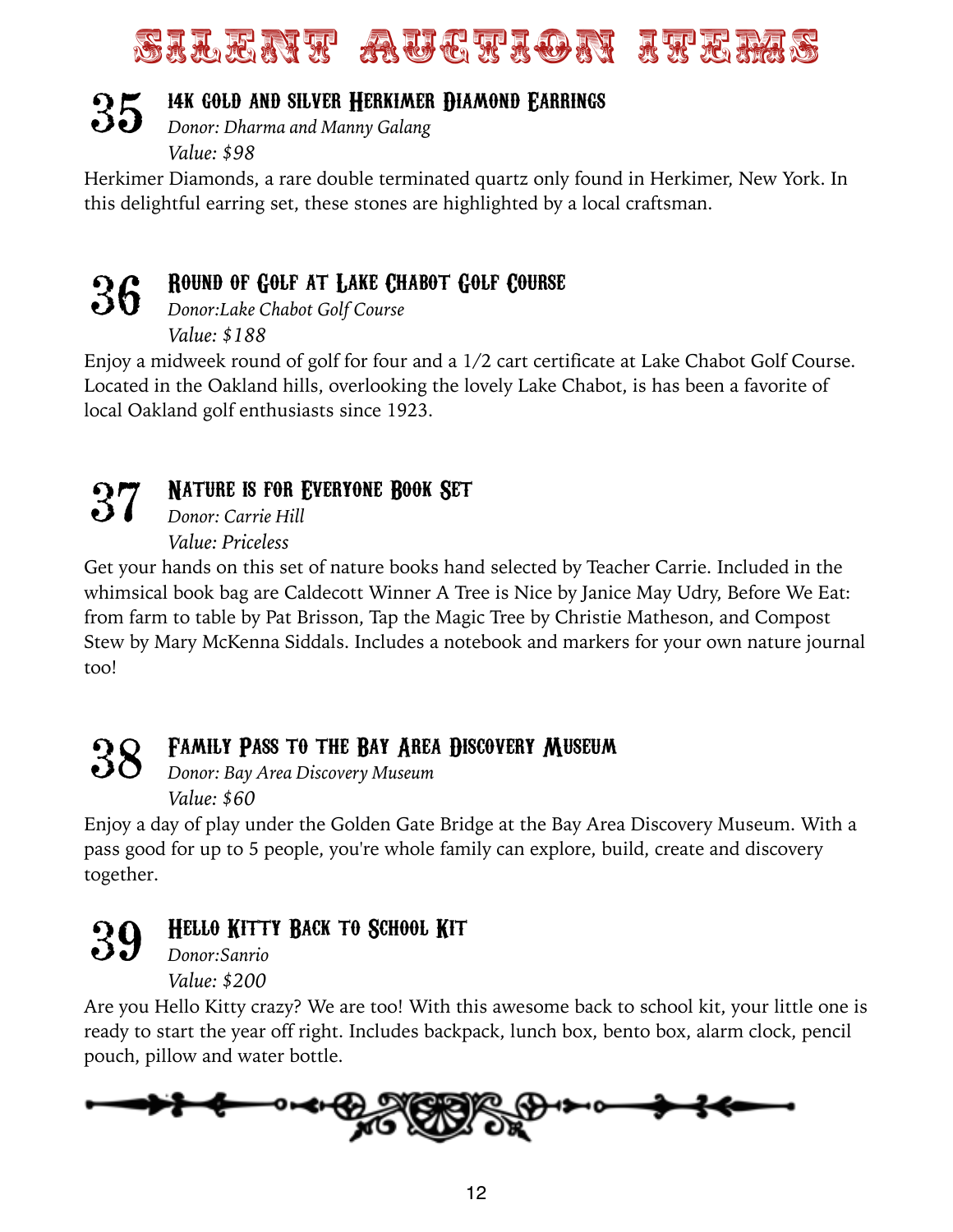# SILENT AUCHAON ITERAS TABLE 4 : CLOSES AT 8:30 PM

#### **40** FRENCH HOME COOKING LESSONS<br>Donor: Olivia and Steve Chaillou *Donor: Olivia and Steve Chaillou Value: Priceless*

Have you ever thought about cooking French cuisine? Olivia Chaillou, T/Th Sunshine Room and French mother of two, would love to teach you the art of French home cooking. She will come to your place and teach you to make your choice of dish. Cheese Soufflé, Quiche Lorraine, a delicious Cider Pork Tenderloin with Fresh Pasta or simple crepes are a few of the recipes Olivia can share with you. She will with her the ingredients and spend two hours in your home kitchen. Two lessons.

#### A night Out in North Beach **41**

*Donor: Beach Blanket Babylon & Capp's Corner Value:* 

Have a night out in North Beach! Enjoy two rear balcony level seats to Beach Blanket Babylon, America's longest running cabaret show followed by dinner for two with a bottle wine at historic North Beach restaurant, Capp's Corner.

**42** VILLA CA'TOGA TOUR FOR FOUR<br>Donor: Villa Ca'toga, Carlo Marchio *Donor: Villa Ca'toga, Carlo Marchiori and Tony Banthutham Value:\$120* 

Villa Ca'toga, located in the northern end of California's picturesque Napa Valley, is the creation of world-renowned Italian-born artist Carlo Marchiori. Set in lush gardens and opulent style, Villa Ca'toga is a residence, studio and retreat of Marchiori. He began the project in 1987 to recreate a Roman style villa complete with Italian art and architecture. A blend of artifact and illusion, Villa Ca'toga is not to be missed.



### Modern Silver Locket

*Donor: Sofia Pavlova*  **43** *Value: \$50* 

A lariat style silver locket will add a modern touch to your outfit while keeping those you love close to your heart.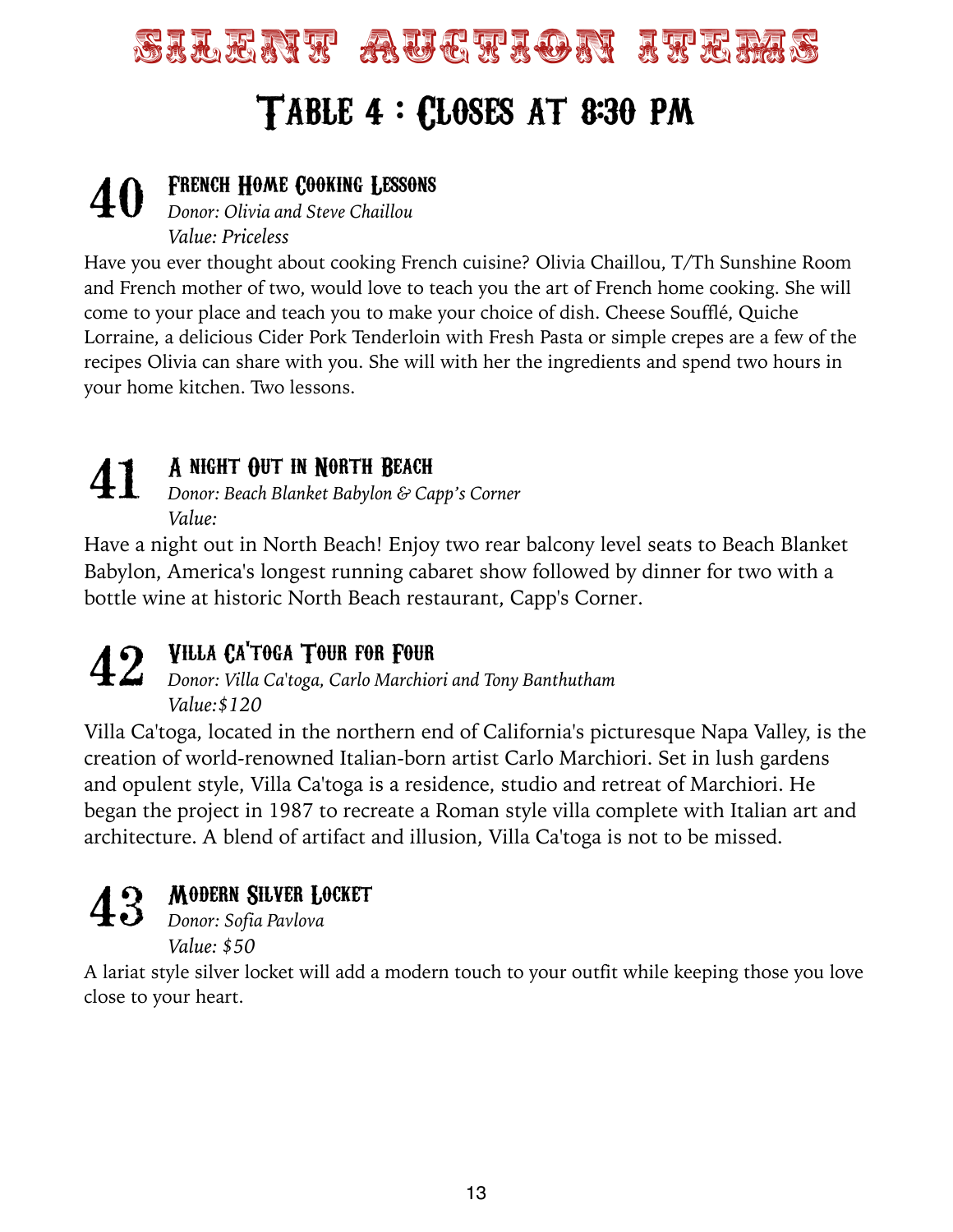# SILENT AUCHOR ITET

### Vintage Russian Earring and Ring Set **44**

*Donor: Sofia Pavlova Value: \$100* 

This vintage silver and cat's eye drop earring and ring set is classic and graceful. With a lovely eye catching setting, add a bit of the Old World to your jewelry box.



### Aquamarine Pendant

*Donor: Philippa Roberts Value: \$100* 

An aquamarine stone dangles from a silver 16 inch chain. Classic, yet unique. It is a wonderful addition to any jewelry collection.

# **46**

### THROW YOUR NEXT BIRTHDAY PARTY AT BROADWAY!

*Donor: Broadway Teachers Value: Priceless* 

Carrie Hill and the Broadway Teachers make this unique venue the location of your child's next birthday party! Carrie Hill will make the school and its facilities available for a 3-hour party on a Saturday or Sunday on a mutually agreeable date. The children can enjoy art/craft projects, toys, and all the other indoor and outdoor equipment. One of your Broadway teachers will come to open up, set up, help clean up, and then lock up. You are responsible for planning the party, providing refreshments and clean up. **Party is limited to current BCSO students only.**

# **47**

### Cakebread Wine and Cookbook

*Donor: Cakebread Cellars Value: \$77* 

Sit back and plan your next dinner party with the lovely Cakebread cookbook and signed bottle of Cakebread 2012 Pinot Noir. With delicious photographs and winery recipes, you are sure to be inspired.



### Japanese Akoya Pearl Stud Earrings

*Donor: J. Sahadi Value: \$190*

Delicate and sophisticated, these Japanese Akoya Pearl Studs with 14kt yellow gold posts will be your daily go to earring. Subtle, yet they elevate your basic jeans and tee shirt to a new level.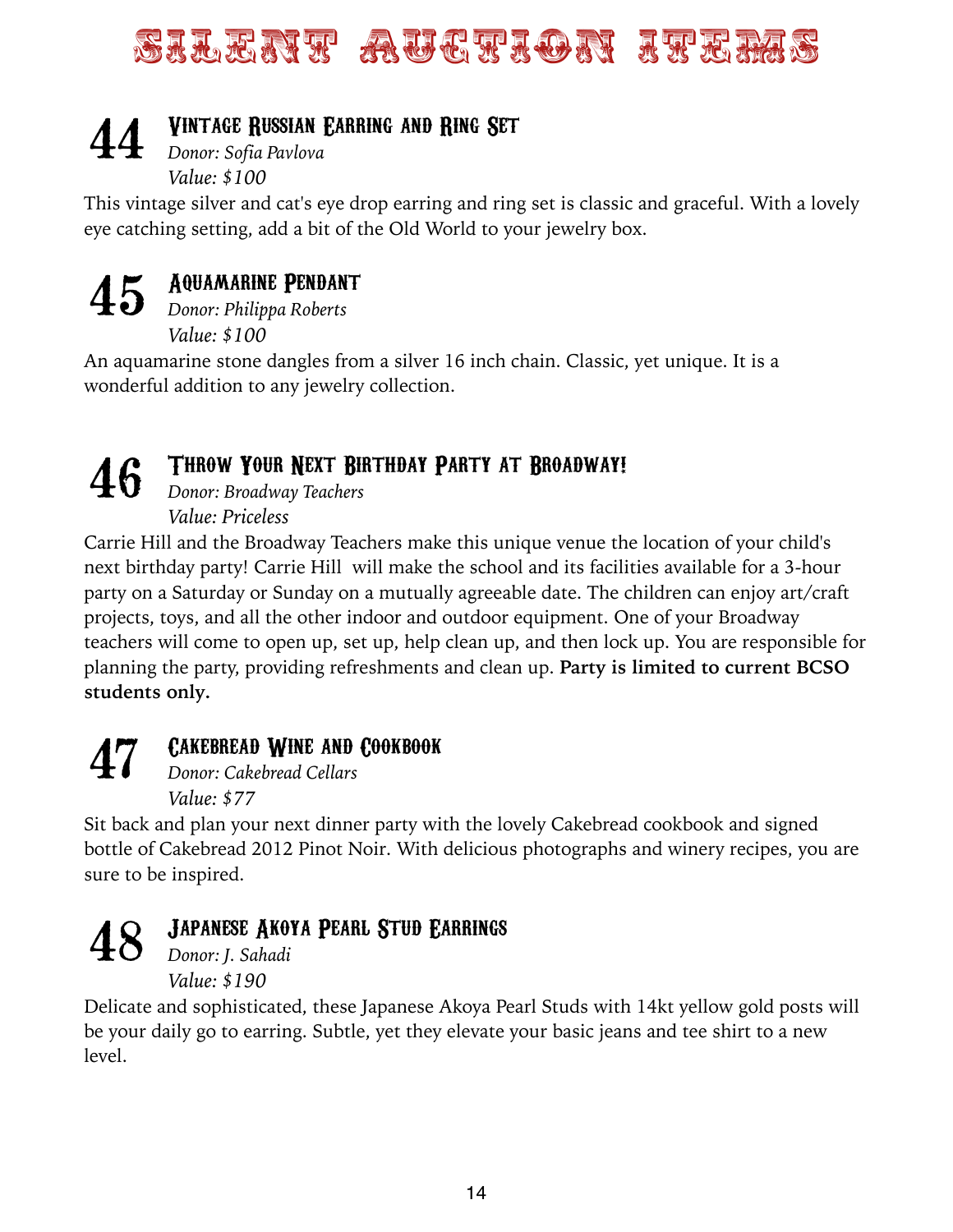

#### Cross Country in Bear Valley **49**

*Donor: Bear Valley Cross Country Value: \$100*

Leave the city behind and enjoy the quiet of nature in Bear Valley. With ski or snowshoe rentals for two and two day passes to Bear Valley Cross Country, you can explore the Sierras in solitude. 2015/2016 Season.

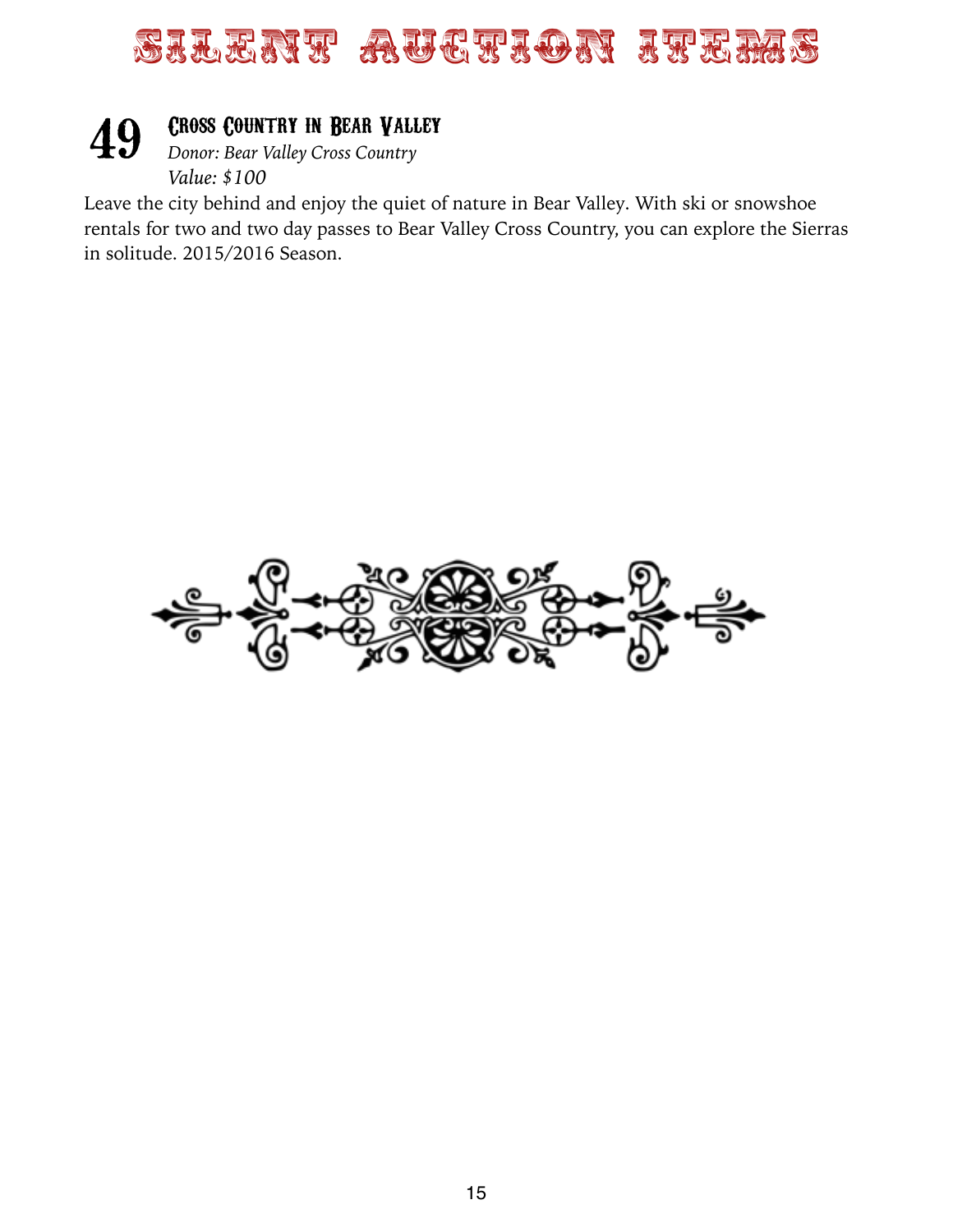

#### taru Pearl and Sterling Silver Necklace and Bracelet Set *Donor: Tej and Kerry Kothari*  **50**

*Value: \$225*

Bracelet features a large mabe pearl and faceted citrines set in sterling silver. The matching pendant features a mabe pearl inset with a freshwater pearl accent also set in sterling silver. Stunning craftsmanship and detailed design make this a unique set. Sure to be an heirloom in your family.

#### Disneyland One Day Park Hopper Tickets **51**

*Donor: Disneyland Parks Value: \$600* 

Visit the house of the mouse with tickets for four. Enjoy both parks, favorite characters and rides in Anaheim, Ca. From the new Cars Land in California Adventure to old favorites like Pirates of the Caribbean in New Orleans Square, your day will be filled with fun.

### Pixar Tour *Donor: Jason and Layla Katz*  **52**  *Value: Priceless*

Come explore the Academy Award-winning studio that has created hits like Toy Story, Finding Nemo and Cars. Story supervisor and Rainbow Room room dad, Jason Katz, will give you a behind-the-scenes tour of where the films get made! Good for one family (up to 6 people.) The tour will be given on a mutually agreeable date. See how the magic is made!

Family Photography Session by Joshua Ets-Hokins **53** 

*Donor: Joshua Ets-Hokins Value: \$500* 

Joshua Ets-Hokin has gained popularity by photographing families in the Bay Area for over 25 years. Joshua will spend the time necessary with the winner of this portrait session to understand and create photographs of your family that are guaranteed to thrill you. This package includes all the necessary time to create beautiful images and a 16x20 black and white hand printed photograph signed and matted, or \$500 credit.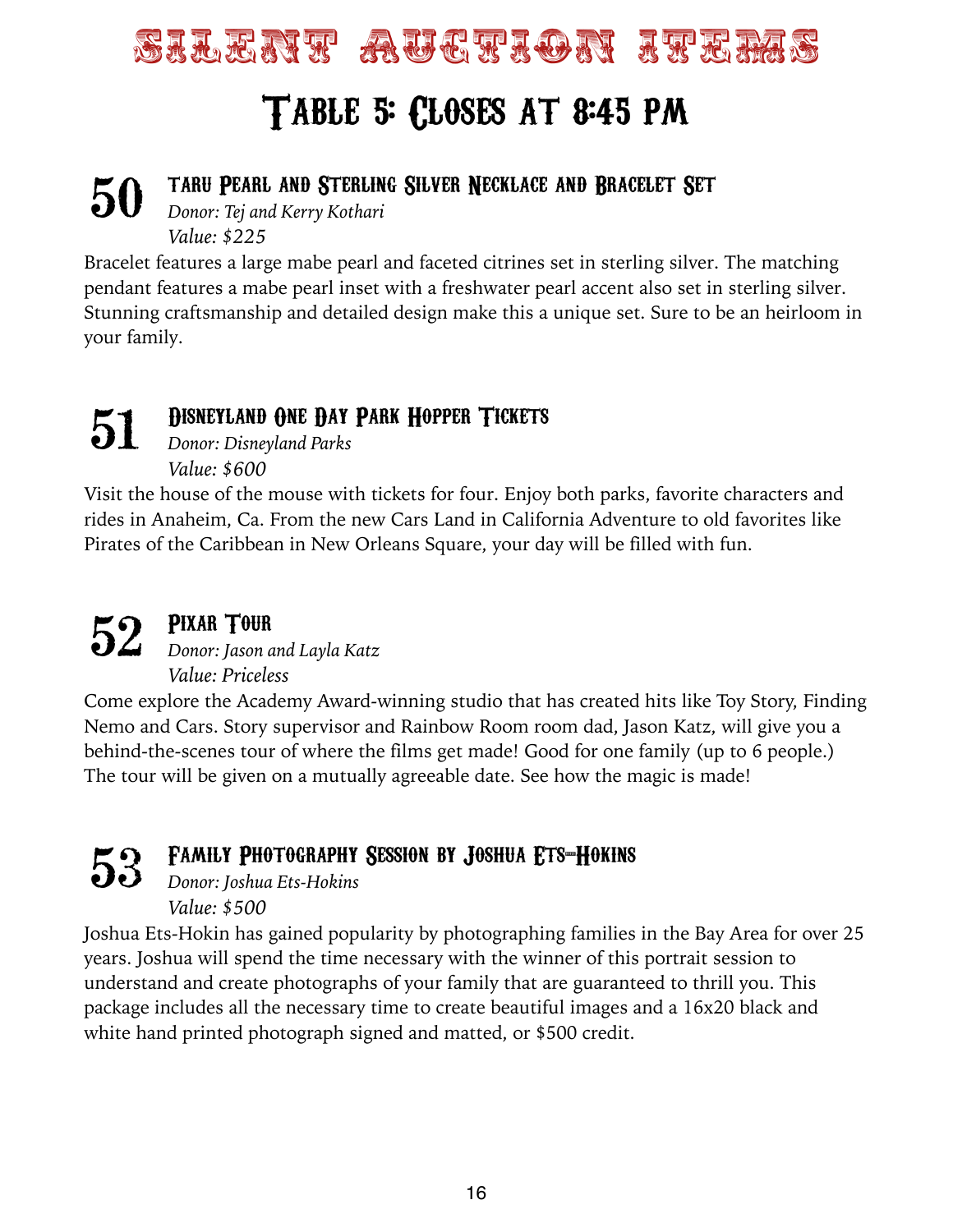# Silent Auction In Item

#### Commemorate Home Sweet Home **54**

*Donor: Doreen O'Rielly Value: \$250* 

Broadway mother and artist Doreen O'Reilly will create an original chalk pastel portrait of your home created from your favorite photograph! 16" x 20", unframed.

#### 1 Week to the Club at the Claremont **55**

*Donor: The Club at the Claremont Value: \$600* 

Nix the planes, trains and automobiles and spend the week here with a family club pass! You and your family enjoy a week of fun in the sun with all the Club at the Claremont has to offer: Three swimming pools including one just for the little folks, ten tennis courts, yoga, fitness center, complimentary parking and the 20,000 square foot Spa Claremont, named one of the nation's best. All within a legendary 22-acre hotel with a coveted view of the bay.

#### Tasting and Tour for Four to Nickel & Nickel Winery **56**

*Donor: Nickel & Nickel Winery Value: \$260*

Discover the history and beauty of Napa winemaker, Nickel & Nickel. Producing single vineyard Chardonnay and Cabernet through environmentally friendly practices they are located in Oakville, Napa Valley, .

PAVE JEWELRY GIFT CERTIFICATE *Donor: Pave Value: \$300*  **57** 

Pave specializes in custom made jewelry with an eco-friendly approach. Choose from a selection of ethically sourced diamonds and recycled precious metals to create a piece that is uniquely you. \$300 gift certificate toward a custom piece.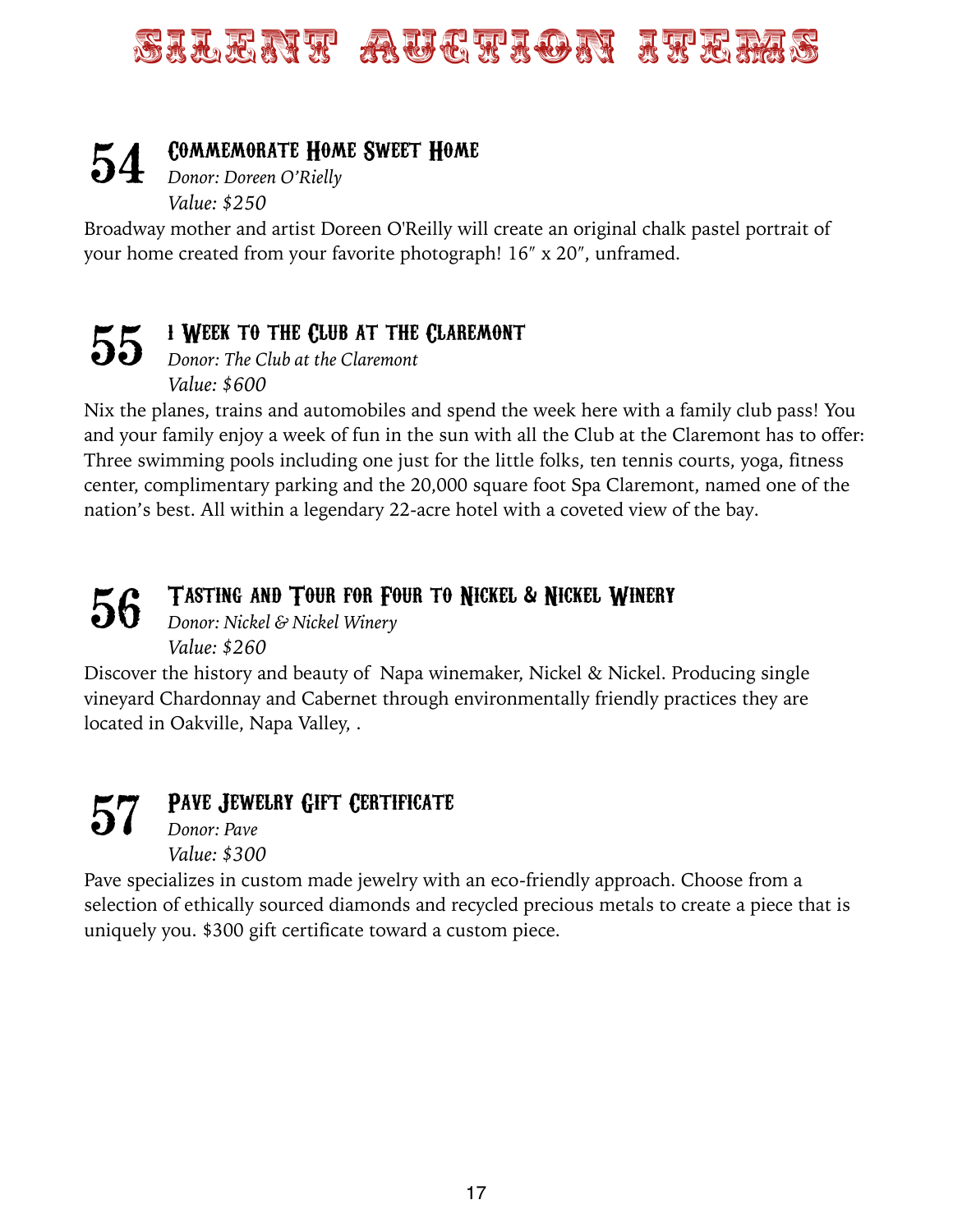

# SCHOOL PHOTOS

School photos are wonderful way to capture the fleeting moments of early school days. Thank you Ravi Lau and Sandy Chan for taking the pictures this year!

Each child's portrait 4 x 6 portrait is framed and displayed during the evening. You may purchase these at any point during the evening and during check out from the cashier table.

> Student Picture is \$20. Class picture \$10. ( order only)

# Kathy\*s Napkins

We love Kathy's Napkins around here and they are back by popular demand. Each cloth napkin is unique and handmade by Teacher Kathy in Sunshine Room. These may be purchased the week before the auction at the Auction Booth or at the Silent Auction at the cashier table.



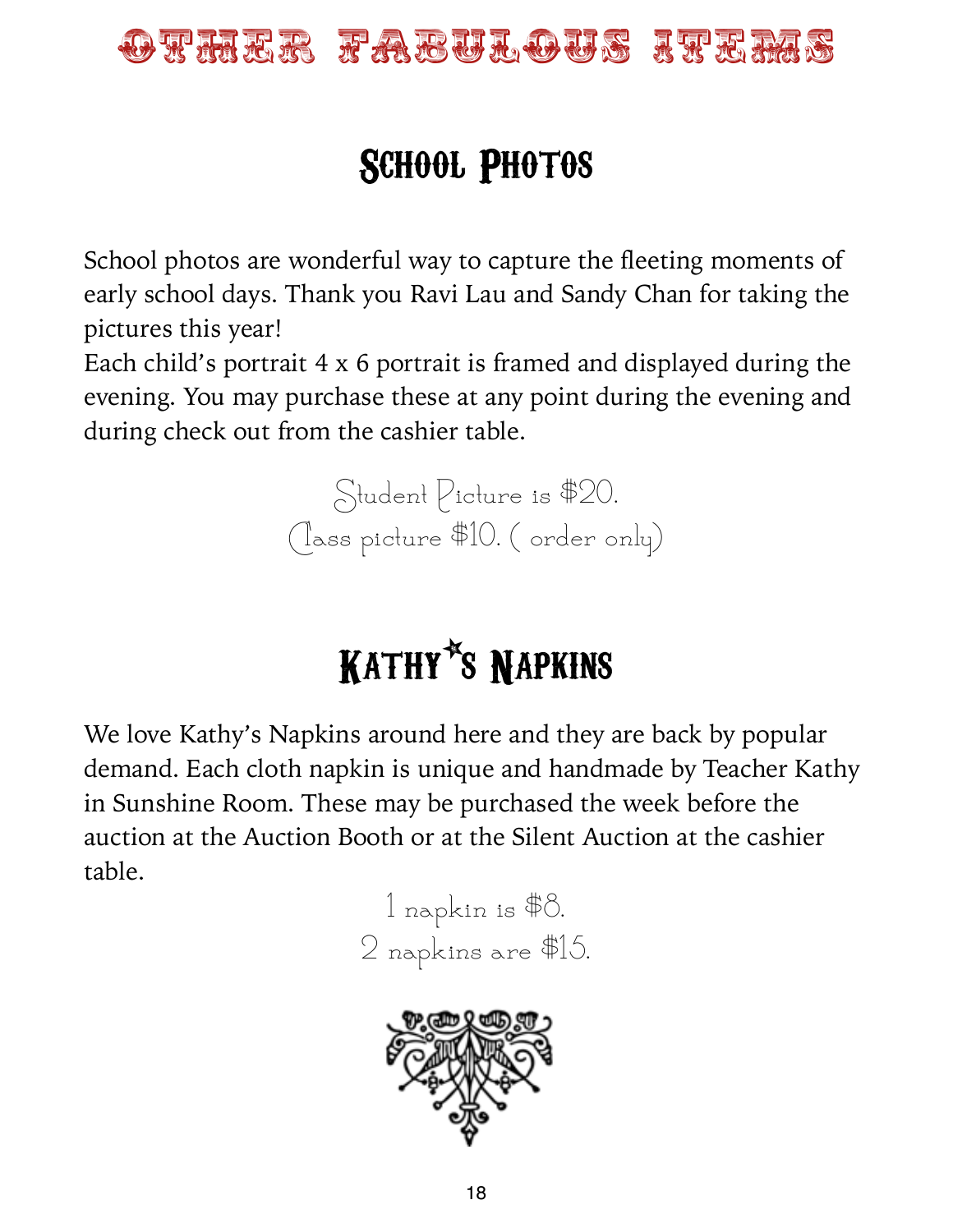

# Basket Raffle

Purchase raffle tickets for \$5.00 each or four for \$20. You may use cash, credit card or checks to pay the ticket sellers. Write your name and bidder number clearly on each ticket. Then, place one or more tickets with your name and bidder number in the baskets next to the items that you're interested in. At the close of the Basket Raffle tables (around 8:45 pm), the winning tickets will be drawn. Winners will find their items at check out.

- 1 Vichy Springs Getaway :*Vichy Springs*
- 2 One month of tae kwon do: *Baker's Martial Art's, Glenview*
- 3 Hearst Castle Grand Room Tour for Two: *Hearst Castle*
- 4 IFly Experience: *IFly*
- 5 One Month New Student Pass: *Bay Island Gymnastics*
- 6 Gilroy Gardens for Two : *Gilroy Gardens*
- 7 Brushstrokes Studio Pass: *Brushstrokes*
- 8 Throw Your Next Birthday Party at BCSO! : *Broadway Teachers*
- 9 All Aboard for Sonoma Traintown: *Sonoma Traintown*
- 10 Teak Candleholder: *Waterlilies*
- 11 Winchester Mystery House Tour : *Winchester Mystery House*
- 12 One Month Unlimited Yoga : Y*oga College of India- Oakland*
- 13 Southern Cooking Collection : *Chronicle Books*
- 14 4 Class Pass to Danspace: *Danspace*
- 15 Two Youth Oakland Star Tees: *Greetings*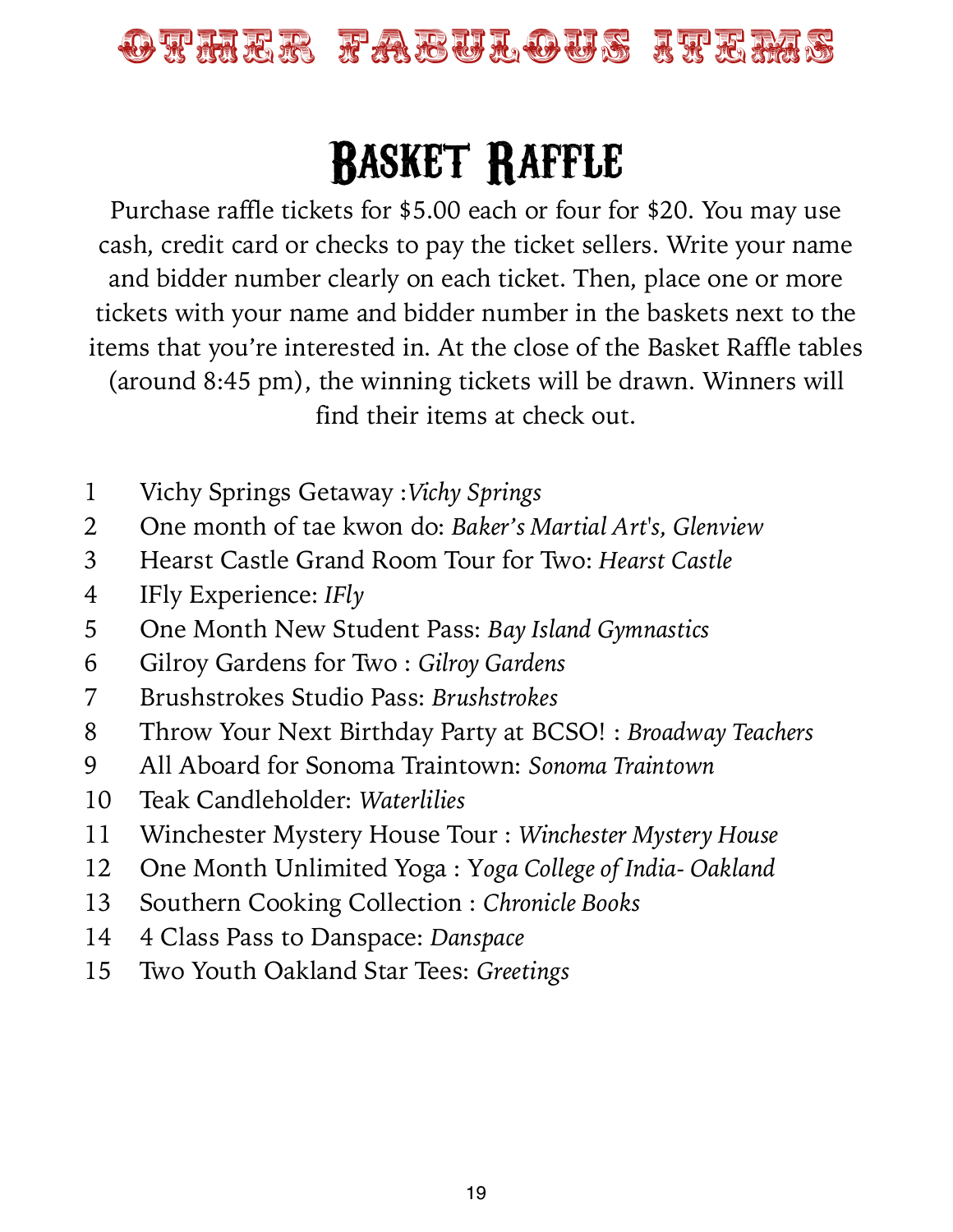

# Balloon Raffle

\$10 balloons and \$20 balloons are available for purchase. You may use cash, check or raffle tickets to pay balloon sellers. Pop the balloon and take the little paper inside to the cashier to collect your prize. If you're not particularly taken by your prize, make friends with another winner and see if they'd like to trade. All prizes must be collected by the end of the evening.

**\$10 Balloons** include such fabulous prizes as discounts on everyone's favorite local sausage, Aidell's, a dozen cookies from Zoe's Cookies, dinner at Pastino's, a Zachary's stuffed pizza and a month of unlimited yoga.

**\$20 Balloons** include great finds like \$20 dollars to Red Boy Pizza, \$30 gift certificate to Berkeley Bowl, Bette's Oceanview Diner, Four Classes at East Bay Dance and a mani/pedi at Femi Manus in Glenview.

# **PARTIES**

Want to keep the party going? There is something for everyone! Party sales will begin the week before the auction at the auction table in the school year.

Check with the cashiers to see what parties are still available.

You can also check out the auction website for party posters and more details @ www.broadwaychildrensschool.org.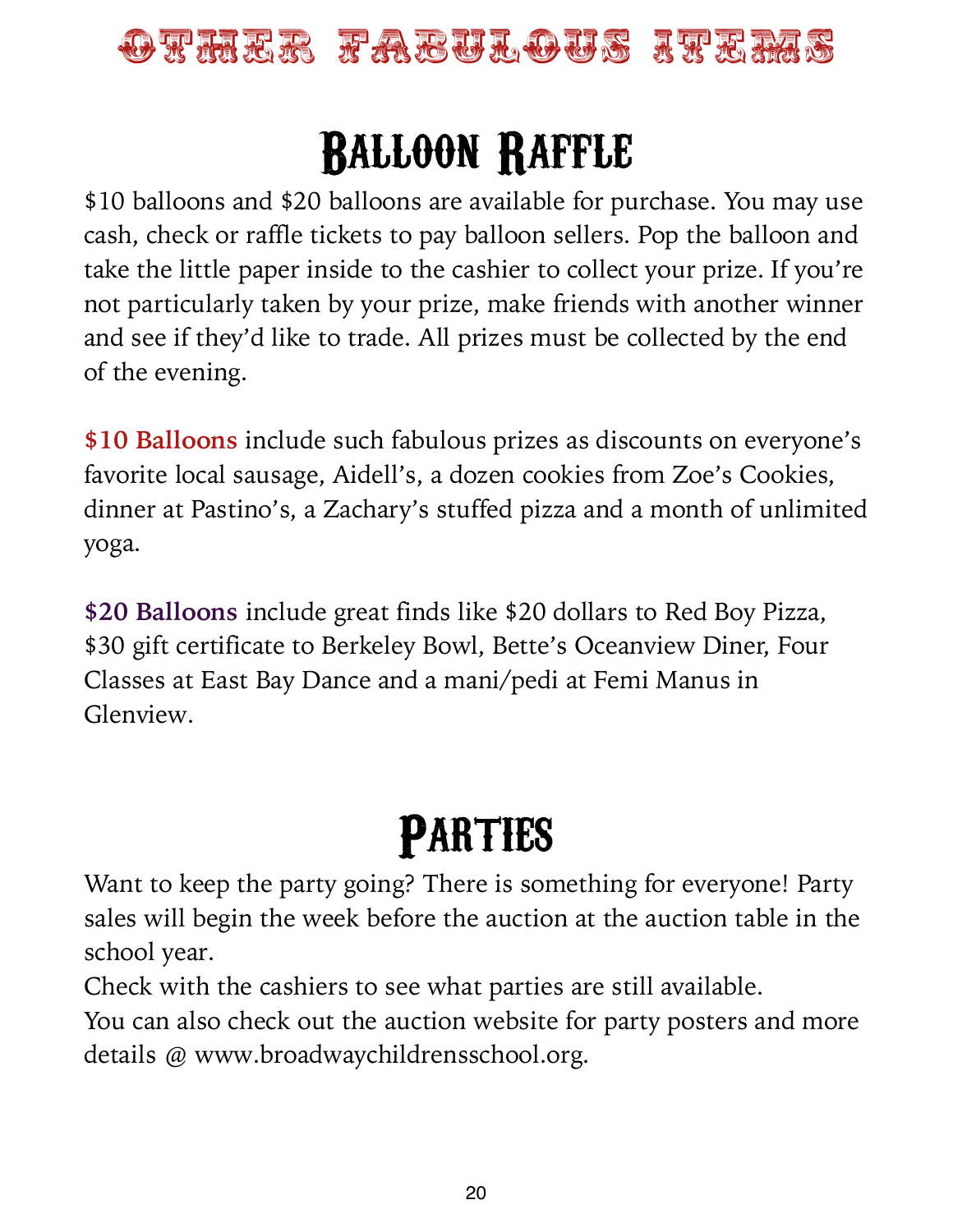

# Auction Volunteers!

This event would not happen without the efforts of the Auction Volunteers. Through their hard work and creative ideas, our evening is a guaranteed success.

**Solicitations**: Nadine Foncesa, Layla Katz, Lucas Hatton, Doreen O'Rielly, Carolyn Osburn, Sofia Pavlova, Tim Tang

**Invitations**; Jason Katz

**Technology**: Steve Detwiler

**Decorations**: Chloe Warner

**Kitchen and Bar:** Glennie and Ben Baker

**Photography**: Sandy Chan and Ravi Pursley

**Wine Raffle**: Quinn Vaughn

**RSVPs and Event Coordinator**: Marci Donohoe

**Check Out Coordinators**: Marijoy and Marc Pineda

**Kitchen Coordinator**: Mike Padilla

**Auction Chair**: Beth Detwiler

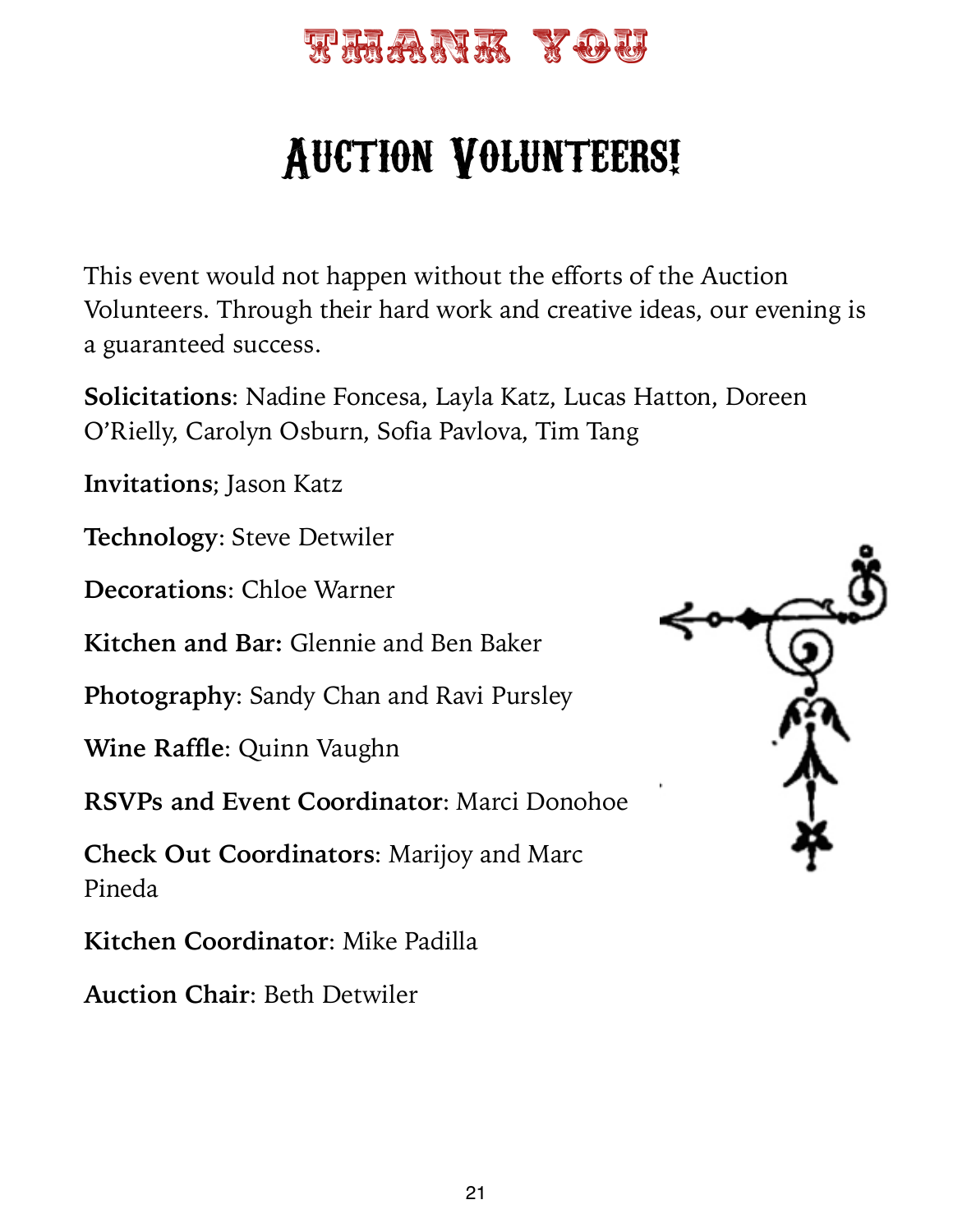

### Donors and Sponsors

Ace Hardware Adventure Cat Sailing Charters Aidells Sausage Company B.R. Cohn Winery, Attn: Donation Request Ben & Glennie Baker Baker's Martial Art Cultural Center Bay Area Children's Theatre Bay Area Discovery Museum Bay Island Gymnastics Beach Blanket Babylon Bear Valley Cross Country and Adventure Company Berkeley Bowl Marketplace Berkeley Playhouse Berkeley Repertory Theatre, ATTN: Ticket Voucher Committee Bette's Oceanview Diner Bladium Sports and Fitness Club Cambria & Steve Blakely Blue & Gold Fleet

Brushstrokes

Cakebread Cellars

California Academy of Sciences

California Canoe & Kayak

Camino

Camp Galileo

Chabot Space & Science Center

Olivia & Steve Chaillou

Ravi Lau & Sandy Chan

Children's Discovery Museum of San Jose

Children's Fairyland

Chronicle Books

Clove and Hoof

Jason Shiga & Alina Collier

Concannon Vineyard

Cosecha

Danspace

Beth & Steve Detwiler

Disneyland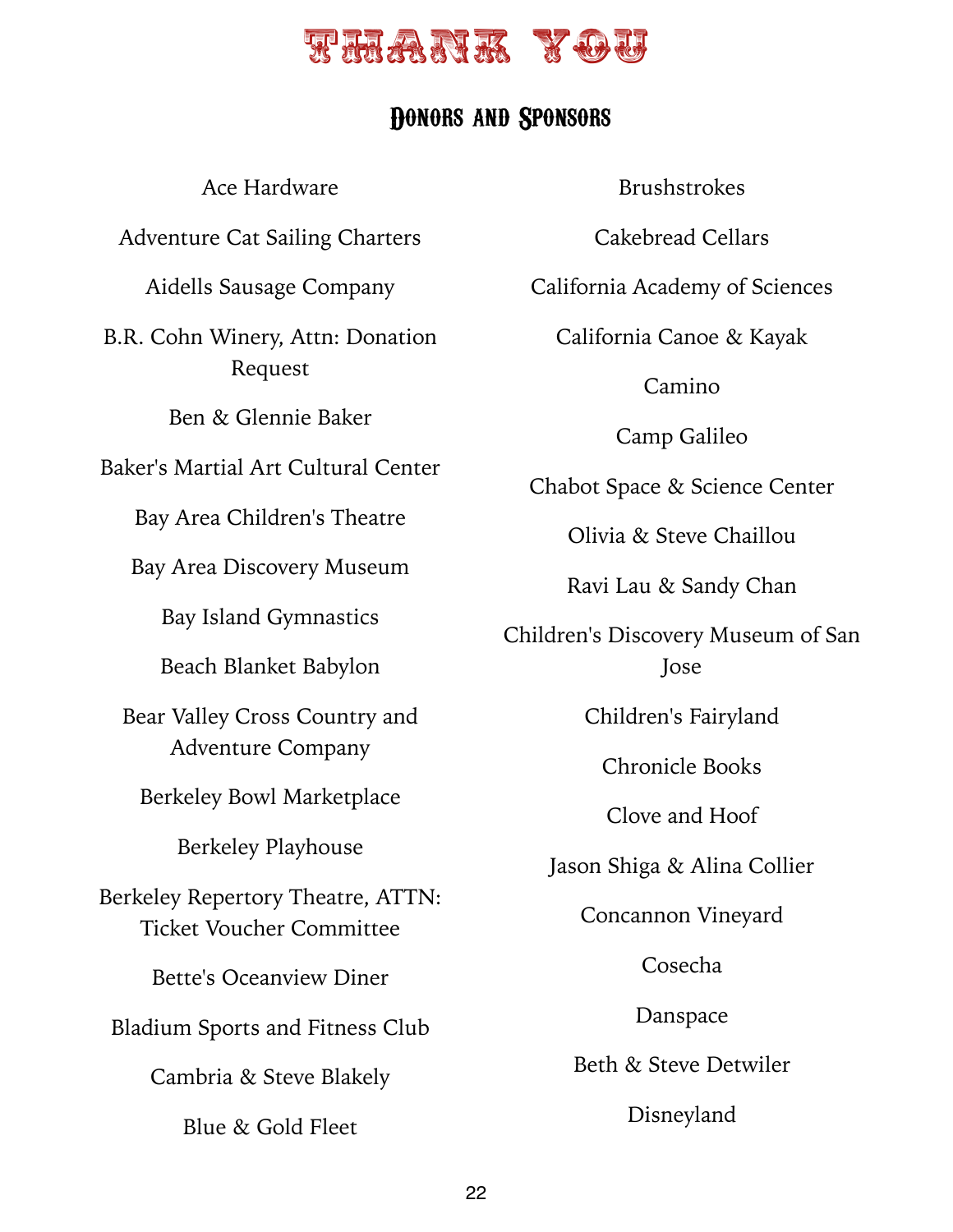### **Thank** You

District Oakland Dr. Comics & Mr. Games East Bay Dance Center East Bay Nursery Joshua Ets-Hokins Exploratorium Farm Fresh to You Femi Macus Nails Fine Arts Museums of San Francisco Flying Studios Dharma and Manny Galang Gilroy Gardens Golden State Warriors, Community Relations Grand Bakery Grand Lake Theatre Greetings Habitot Children's Museum Felicia Hashimoto HDR Remodeling

Hearst Castle and National Geographic Theater Carrie Hill Honig Vineyard and Winery Madeline Horton iFly SF Bay J. Lohr Vineyards & Wines Jay Johnson & Jackie Jenks Tim Kang Jason & Layla Katz Jennifer Kesseler Kathy Kenworthy Kerry & Tej Kothari Kume Lake Chabot Golf Course Landmark Theatres Laura & Kiran Lawrence Hall of Science Terry Lee Lori Fuller Photography Make Westing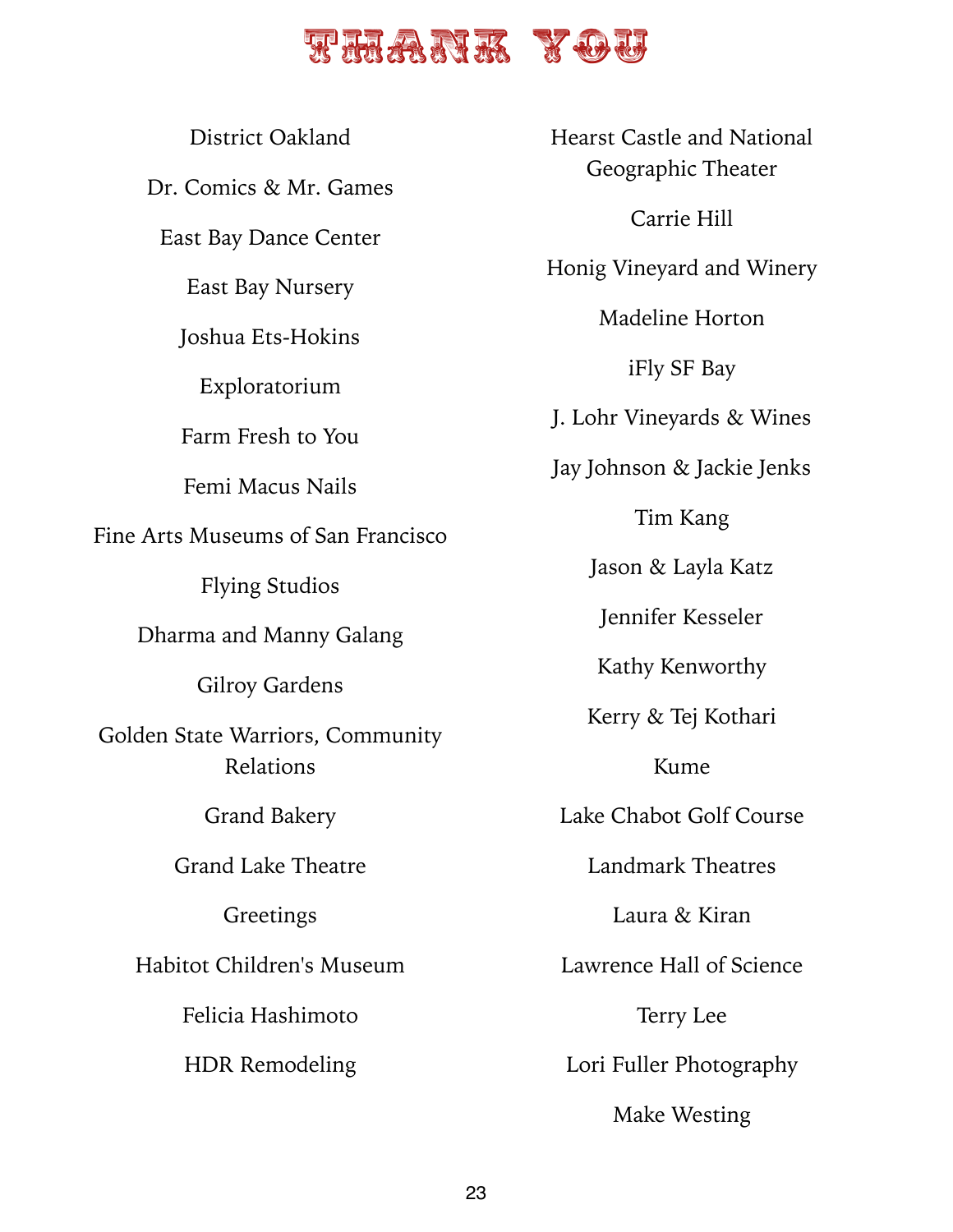### The ANK YOU

Marin Shakespeare Company Marine Science Institute Mercy Vintage Namaste Yoga & Wellness Nickel & Nickel Niles Canyon Railway Nothing But Bundt Cakes Oakland East Bay Symphony Oakland Hills Tennis Club Oaklandish Oaktown Spice Shop Carolyn & Wes Osburn Ozumo Park Burger Pastino's Pasta & Pizza Pave Fine Jewelry Design Sofia Pavlova Thomas Jenkins & Erica Peck Petfood Express Philippa Roberts Jewelry Piedmont Grocery

Pier 39

Marc & Marijoy Pineda

Powells Sweet Shoppe

Raging Waters San Jose, ATTN: Donations Committee

Rainforest Cafe

Rori & Travis Robison

Rock Wall Wine Company

Ruby's Garden Kidware & Flower Shop

San Francisco 49ers

San Francisco Ballet Ticket Services, ATTN: Ticket Donations

San Francisco Giants, Community Relations

San Francisco Opera ATTN: Voucher **Donations** 

Semifreddi's

Sonoma Traintown

Sugar Bowl

Sweet Bar Bakery

Sylvan Learning Center